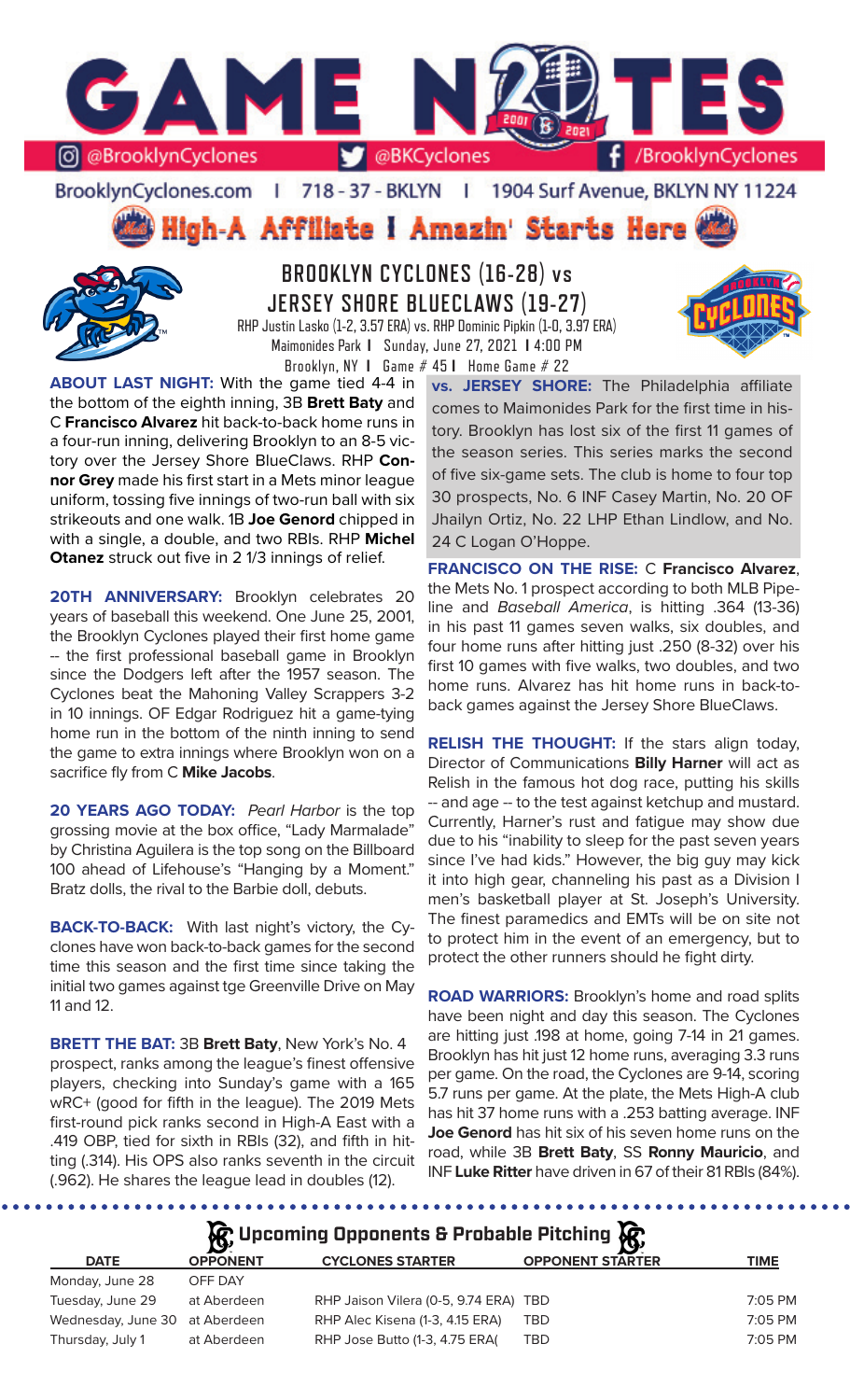### **JUNE 27 VS JERSEY SHORE STARTING PITCHER PAGE 2**

| # 47                                                                                                                                                                | JUSTIN LASKO                                   | RHP |
|---------------------------------------------------------------------------------------------------------------------------------------------------------------------|------------------------------------------------|-----|
| Height: 6-4<br><b>Bats: Right</b><br>Date of Birth: March 16, 1997<br>Hometown: Bridgeport, CT<br><b>College: UMass</b><br>How Obtained: Mets 30th-round pick, 2019 | Weight: 208<br><b>Throws: Right</b><br>Age: 24 |     |

LAST TIME OUT: Lasko tossed a quality start in Brooklyn's 13-1 victory on Sunday at Wilmington, striking out four in his second-consecutive quality start.

**QUICKTIME PLAYER:** Justin Lasko may be the perfect pitcher for getaway day. Over Lasko's four start's Brooklyn has played game times of 2:44, 2:22, 2:21, and 2:44. Brooklyn averages 2:53 minute games this season, meaning the right hander's pace has proven to be perfect for getaway day.

**LASTING START:** Lasko turned in an eight-inning, eight-strikeout performance against Daytona on May 26 for St. Lucie. It was the longest outing of his professional career.

**NEW MAN:** Lasko broke camp with St. Lucie as a starter/ piggybacker. The righty pitched 23 innings and posted 25 strikeouts with a 1.96 ERA. He allowed four walks and two home runs with an opponents average of .185.

**2019:** Lasko pitched 10 times for Brooklyn, posting a 1.43 earned run average in all relief appearances. He was called up to Low-A Columbia and made 11 appearances (one start), posting a 2.57 ERA.

**MADDUX MAN:** Lasko, during his time with UMass, pitched a "Maddux" on April 12, 2019, earning a complete-game shutout while throwing just 96 pitches against George Washington.

**COLLEGE:** The UMass product pitched for four seasons with the Minutemen before earning a senior season draft selection by the Mets. In his final campaign, he led the Atlantic 10 Conference in innings (88.1), complete games (4), and shutouts (2). He was also ranked fifth with 82 strikeouts.

| <b>2021 GAME-BY-GAME</b>        |              |            |     |                             |                |                |                |                |             |            |
|---------------------------------|--------------|------------|-----|-----------------------------|----------------|----------------|----------------|----------------|-------------|------------|
| <b>High-A Brooklyn Cyclones</b> |              |            |     |                             |                |                |                |                |             |            |
| DATE                            | <b>OPP</b>   | <b>DEC</b> | IP  | н                           | R              | ER             | BB             | κ              | HR          | <b>AVG</b> |
| 6/20                            | @ WIL        | W          | 6.0 | 6                           | 1              | 1              | $\overline{2}$ | $\overline{4}$ | $\Omega$    | .213       |
| 6/15                            | @ WIL        |            | 6.0 | 3                           | 1              | 1              | 0              | 4              | 0           | .193       |
| 6/9                             | vs. HV       | L          | 5.2 | 4                           | 3              | 3              | 1              | 8              | 2           | .216       |
| 6/2                             | $@$ JS       | L          | 5.0 | 4                           | 4              | 4              | 1              | 3              | 1           | .235       |
|                                 |              |            |     | <b>Low-A St. Lucie Mets</b> |                |                |                |                |             |            |
| 5/26                            | vs. DBT      |            | 8.0 | 5                           | 1              | 1              | 0              | 8              | 1           | .185       |
| 5/20                            | @PMB         | W          | 5.0 | 2                           | 0              | O              | $\overline{2}$ | 6              | 0           | .189       |
| 5/14                            | @DBT         |            | 6.0 | 5                           | 2              | $\overline{2}$ | 1              | 4              | $\Omega$    | .216       |
| 5/7                             | vs. JUP      | W          | 4.0 | 3                           | $\overline{2}$ | $\overline{2}$ | 1              | $\overline{7}$ | 1           | .200       |
|                                 |              |            |     |                             |                |                |                |                |             |            |
|                                 | $K\%$        |            |     |                             | BB%            |                |                |                | <b>HR/9</b> |            |
|                                 |              |            |     |                             |                |                |                |                |             |            |
|                                 | 22.4%        |            |     |                             | 4.7%           |                |                |                | 1.19        |            |
|                                 | <b>BABIP</b> |            |     |                             | GB%            |                |                |                | <b>FIP</b>  |            |
|                                 |              |            |     |                             |                |                |                |                |             |            |
|                                 |              |            |     |                             |                |                |                |                |             |            |
|                                 | .237         |            |     |                             | 63.9%          |                |                |                | 4.20        |            |

### **LASKO'S SEASON AND CAREER HIGHS 2021 Season Career**<br>8 (2x, 6/9 vs. Hudson Valley) **Strikeouts** 8 (2x, 6/9/21 vs. 9 vs. Hudson Valley) **Strikeouts** 8 (2x, 6/9/21 vs. HValley)<br>None **Double Digit K Games** None ربر<br>**High Hits, Game** 5 (5/20/21 at Palm Beach) 5 (2x, 5/20 at Palm Beach) **High Hits, Game**<br>2 (6/9 vs. Hudson Valley) **High HR, Game** 2 (6/9 vs. Hudson Valley) **High HR, Game** 2 (6/9/21 vs. Hudson Valley) 4 (6/2/21 @ Jersey Shore) **High Runs, Game** 4 (6/2/21 @ Jersey Shore) 2 (5/29 at Palm Beach) **High Walks, Game** 2 (3x,5/29/21 at Palm Beach) 8.0 (5/26 vs. Daytona) **Innings Pitched, Game** 8.0 (5/26/21 vs. Daytona) **None Complete Games None Complete Games None None**

**Shutouts** 

| <b>CATCHER ERA</b> |    |    |            |            |  |  |  |
|--------------------|----|----|------------|------------|--|--|--|
| <b>NAME</b>        | G  | ER | <b>INN</b> | <b>ERA</b> |  |  |  |
| Alvarez            | 12 | 57 | 96.1       | 5.33       |  |  |  |
| Mena               | 6  | 21 | 51         | 3.71       |  |  |  |
| Senger             | 9  | 44 | 81         | 4.89       |  |  |  |
| Uriarte            | 14 | 60 | 112        | 4.82       |  |  |  |

| CYCLONES STARTING PITCHER BREAKDOWN |   |   |                                                       |     |         |  |  |  |  |  |  |
|-------------------------------------|---|---|-------------------------------------------------------|-----|---------|--|--|--|--|--|--|
| <b>STARTER</b>                      |   |   | <b>GS Quality StartsRun SupportRS/Start BC Record</b> |     |         |  |  |  |  |  |  |
| Butto, Jose                         | 8 | 0 | 38                                                    | 4.8 | $4 - 4$ |  |  |  |  |  |  |
| Grey, Connor                        |   |   | 8                                                     | 8.0 | $1 - 0$ |  |  |  |  |  |  |
| Griffin, David                      |   |   | 8                                                     | 8.0 | $O-1$   |  |  |  |  |  |  |
| Kisena, Alec                        |   | O | 33                                                    | 4.7 | $2 - 5$ |  |  |  |  |  |  |
| Lasko, Justin                       | 3 |   | 6                                                     | 2.0 | $1 - 2$ |  |  |  |  |  |  |
| Opp, Cam                            | 5 |   | 17                                                    | 3.4 | $2 - 3$ |  |  |  |  |  |  |
| Parsons, Hunter                     |   |   | 5                                                     | 5.0 | $1 - 0$ |  |  |  |  |  |  |
| Rojas, Oscar                        |   | O | 21                                                    | 5.3 | $1 - 3$ |  |  |  |  |  |  |
| Vilera, Jaison                      | 8 |   | 27                                                    | 3.4 | $0 - 8$ |  |  |  |  |  |  |
| Walker, Josh                        |   |   | 27                                                    | 6.8 | $3-1$   |  |  |  |  |  |  |

|                  | <b>BROOKLYN CYCLONES PITCHING BREAKDOWN</b> |            |                    |     |     |     |     |             |      |            |                      |        |      |               |     |     |     |     |             |           |            |
|------------------|---------------------------------------------|------------|--------------------|-----|-----|-----|-----|-------------|------|------------|----------------------|--------|------|---------------|-----|-----|-----|-----|-------------|-----------|------------|
|                  | W-L                                         | <b>ERA</b> | IP                 | Н   | R   | ER  | BB  | к           | HR   | <b>AVG</b> |                      | W-L    | ERA  | IP            | н   | R   | ER  | BB. | K           | <b>HR</b> | <b>AVG</b> |
| <b>STARTERS</b>  | 7-19                                        | 5.97       | 193.0 198          |     | 143 | 128 | 70  | 192         | - 37 | .261       | <b>HOME</b>          | 7-14   | 3.84 | 185.0 150     |     | -93 | 79  | 86  | 189         | 13        | .223       |
| <b>RELIEVERS</b> | 9-9                                         | 3.53       | 183.1              | 150 | -91 | 72  | 102 | 198         | -9   | .221       | l ROAD               | $9-14$ | 5.69 | 191.1         | 198 | 141 | 121 | 86  | -201        | 33        | .260       |
| <b>TOTAL</b>     | 16-28                                       |            | 4.66 376.1 348 234 |     |     |     |     | 195 172 390 | 46   | .242       | <b>I TOTAL</b>       | 16-28  | 4.66 | 376.1 348 234 |     |     |     |     | 195 172 390 | 46        | .242       |
|                  |                                             |            |                    |     |     |     |     |             |      |            |                      |        |      |               |     |     |     |     |             |           |            |
|                  |                                             |            |                    |     |     |     |     |             |      |            | <b>BULLPEN NOTES</b> |        |      |               |     |     |     |     |             |           |            |

-RHP Connor O'Neil's .125 BABIP is lowest on the team, just ahead of RHP Allan Winans' .212 BABIP.

-RHP Josh Hejka's 2.75 FIP is the lowest in the Cyclones bullpen.

-RHP Josh Hejka sports a team-lowest 3.8 BB%

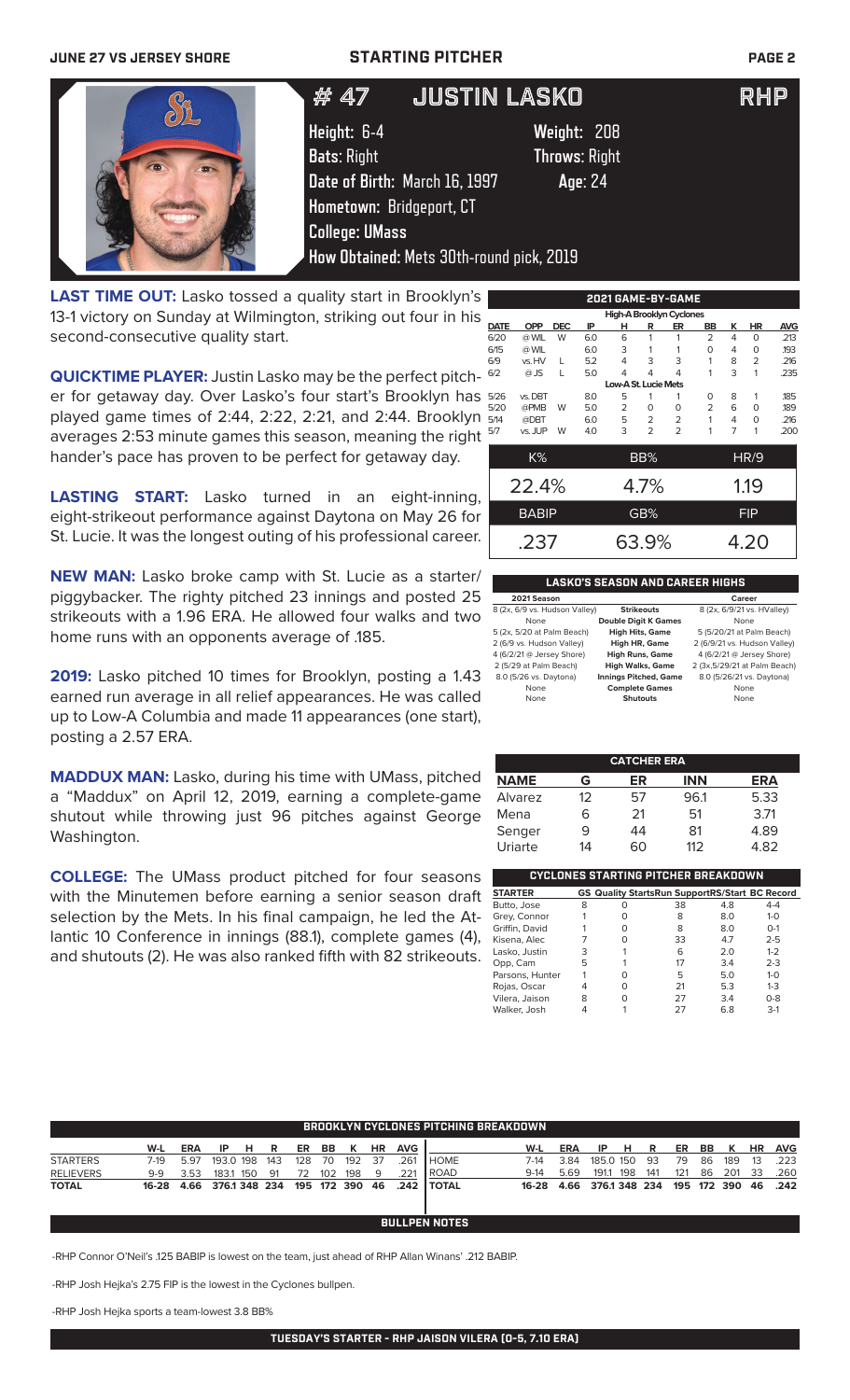## **JUNE 27 VS JERSEY SHORE BATTING PAGES PAGE 3**

| $#19$ FRANCISCO ALVAREZ - C |          |
|-----------------------------|----------|
| Last Game: 1-3 HR $2R$ RRI  | $HOMP$ . |

| <b>LAST ORITIC:</b> I-3, $\Box R$ , $\angle R$ , $\Box D$ | <b>HUILLE: 0-90</b>  |
|-----------------------------------------------------------|----------------------|
| <b>RISP:</b> $8-23$ (.348)                                | <b>Road: 15-44</b>   |
| <b>Streak:</b> 7 G (10-23)                                | <b>vs. JS: 10-30</b> |
|                                                           |                      |

**Last HR:** 6/26 vs. Jersey Shore **Season High, Hits:** 3 (6/6 at JS)<br>**Multi-Hit Games:** 5 (6/20 at Wilmington) **Season High, Runs:** 3 (6/20 at WIL) **Multi-Hit Games: 5 (6/20 at Wilmington) Multi-RBI Games:** 5 (6/25 vs. Jersey Shore)

**Season High, RBI:** 4 (6/6 at JS)<br>**Season High, SB:** 1 (6/3 at JS) **# 19 FRANCISCO ALVAREZ - C .288, 6 HR, 19 RBI, .482 wOBA, wRC+ 191**

• Enters his fourth year in the Mets organization...Called up from Low-A St. Lucie on Monday, May 24...19 years old, turning 20 on November 19 • Ranks as the No. 1 prospect in the Mets system according to both *MLB Pipeline* and *Baseball America*...Ranked as No. 4 catching prospect in baseball and the

No. 38 prospect in the game according to *MLB Pipeline* • Hit .417 (20-48) with five doubles, two home runs, and 12 RBIs in 15 games with St. Lucie...Struck out seven times and walked 15...went 2-for-4 in stolen bases

• Non-roster invitee to Mets Spring Training...Signed with NYM as NDFA on July 2, 2018

| $\bm{\sharp}$ 9 $\bm{\mathsf{ZACH}}$ ashford - Of . |                   |                                                    | .216, 1 HR, 5 RBI, .291 wOBA, wRC+ 84             |
|-----------------------------------------------------|-------------------|----------------------------------------------------|---------------------------------------------------|
| <b>Last Game: DNP</b>                               | <b>Home: 8-32</b> | Last HR: 5/23 vs. Hudson Valley                    | Season High, Hits: 2 (5/23 vs. HV)                |
| $RISP: 3-12$                                        | <b>Road: 3-19</b> | <b>Multi-Hit Games: 1 (5/23 vs. Hudson Valley)</b> | <b>Season High, Runs: 2 (6/6 at JS)</b>           |
| <b>Streak: 2 G (2-7)</b>                            | $vs.$ JS: $3-19$  | <b>Multi-RBI Games:</b> 1(5/23 vs. Hudson Valley)  | <b>Season High, RBI:</b> $2(5/23 \text{ vs. HV})$ |
|                                                     |                   |                                                    | <b>Season High, SB:</b> 1 (2x, 6/9 vs. HV G2)     |

• Enters his third year in the Mets organization...Called up from Low-A St. Lucie on Saturday, May 22

- Hit .340 (17-50) in 14 games with the St. Lucie Mets in 2021, collecting three doubles and six walks with a stolen base
- Spent his first few games as a pro with Brooklyn in 2019, hitting .136 in 16 games before being sent to the GCL Mets (37 G, .295/2/23/.413)
- Drafted by the Mets out of Fresno State in the 6th round of the 2019 MLB Draft

| $#$ 22 BRETT BATY - INF               |                      |                                                 | . .314, 5 HR, 31 RBI, .417 wOBA, wRC+ 161 '        |
|---------------------------------------|----------------------|-------------------------------------------------|----------------------------------------------------|
| <b>Last Game: 1-3. HR. R. RBI. BB</b> | <b>Home: 15-65</b>   | <b>Last HR:</b> 6/26 vs. Jersey Shore           | <b>Season High, Hits: 4 (5/19 vs. HV)</b>          |
| <b>RISP:</b> 18-44 (.409)             | <b>Road: 29-76</b>   | <b>Multi-Hit Games: 12 (6/20 at Wilmington)</b> | <b>Season High, Runs: 2 (5x, 6/9 vs. HV G2)</b>    |
| <b>Streak:</b> 7 G (8-27)             | <b>vs. JS:</b> 15-36 | <b>Multi-RBI Games:</b> 9 (6/20 at Wilmington)  | <b>Season High, RBI:</b> $4$ ( $2x$ , $6/3$ at JS) |
|                                       |                      |                                                 | <b>Season High, SB:</b> $1(3x, 6/19$ at WIL)       |

• Enters his third year in the Mets organization...Rated as the No. 4 prospect in the Mets system and the No. 94 prospect in baseball according to *MLB Pipeline*

- Earned a non-roster invitation to Spring Training in 2021, collecting a double and a single in 10 games and 10 at-bats • Joined the Alternate Training Site in Brooklyn in 2020
- Spent the majority of his first pro season with Kingsport (R) before a promotion to Brooklyn to finish the 2019 season, winning the league title with the Cyclones • Committed to the University of Texas before being drafted in the first round (12th overall) in 2019

| $\bm{\mu}$ 11 $\;$ CODY BOHANEK - INF $\;$ |                    |                                                   | .214, 2 HR, 6 RBI, .317 wOBA, wRC+ 99          |
|--------------------------------------------|--------------------|---------------------------------------------------|------------------------------------------------|
| <b>Last Game:</b> $2-4$ . $R$              | <b>Home: 4-28</b>  | <b>Last HR:</b> 6/9 vs. Hudson Valley G1          | <b>Season High, Hits: 3 (5/5 at Asheville)</b> |
| <b>RISP:</b> 1-17 $(.059)$                 | <b>Road: 10-42</b> | <b>Multi-Hit Games: 3 (6/25 vs. Jersey Shore)</b> | <b>Season High, Runs:</b> 2 (2x, 6/15 at Wil)  |
| <b>Streak:</b> 1 G (2-4)                   | <b>vs. JS: 2-9</b> | <b>Multi-RBI Games: 1 (6/17 at Wilmington)</b>    | <b>Seaon High, RBI:</b> 2 (6/17at Wilmington)  |
|                                            |                    |                                                   | <b>Season High, SB:</b> 1 (6/15 at Wilmington) |

- Enters his third year in the Mets organization and his fifth as a professional...Traded from Houston to the Mets in January of 2019 along with 3B J.D. Davis in exchange for OF Ross Adolph, INF Luis Santana, and C Scott Manea
- Returns from Triple-A Syracuse 5/12-6/8 and 6/24: 21 G, ..179/.338/.268 with three doubles, a triple, and a home run with 11 walks
- Broke camp with Brooklyn: 5 G, .313/.500/.500 with a home run a two RBIs before the call up
- Originally drafted by Houston in the 30th round of the 2017 MLB Draft from the University of Illinois-Chicago

| $\#$ 8 $\#$ antoine duplantis - of |                    |                                                | .245, 2 HR, 9 RBI, .304 wOBA, wRC+ 90               |
|------------------------------------|--------------------|------------------------------------------------|-----------------------------------------------------|
| <b>Last Game:</b> 0-2. 2 BB. 2 R   | <b>Home: 10-64</b> | <b>Last HR:</b> 6/18 at Wilmington             | <b>Season High, Hits: 4 (5/16 at Greenville)</b>    |
| <b>RISP:</b> 7-28 (.250)           | <b>Road: 28-90</b> | Multi-Hit Games: 10 (6/20 at Wilmington)       | Season High, Runs: 4 (5/16 at Greenville)           |
| Streak:                            | $vs.$ JS: $9-35$   | <b>Multi-RBI Games:</b> 2 (6/18 at Wilmington) | <b>Season High, RBI:</b> 2 (2x, 6/18 at Wilmington) |
|                                    |                    |                                                | <b>Season High, SB:</b> 1 (2x, 5/16 at Greenville)  |

- Enters his third year in the Mets organization ...Spent his draft year with Brooklyn and scored the game-winning run against Lowell in the 2019 NYPL Championship
- Recorded eight outfield assists in 47 games to lead Brooklyn in 2019
- Finished his LSU career with 359 hits, most in school history and second-most in SEC history behind fellow Mets MiLB outfielder Jake Mangum (383 hits)...Never finished a season at LSU hitting lower than .316
- Mets 12th round pick, 2019...Also drafted in the 19th round by Cleveland in 2018...Brother Armond, holds the world record in the pole vault with a height of 6.18m.

| $#$ 20 JDE GENORD - INF                             |                                         |                                                                                      | .220, 7 HR, 15 RBI, .312 wOBA, wRC+ 95                                                                    |
|-----------------------------------------------------|-----------------------------------------|--------------------------------------------------------------------------------------|-----------------------------------------------------------------------------------------------------------|
| <b>Last Game: 0-1</b><br><b>RISP:</b> $3-30$ (.100) | <b>Home: 9-53</b><br><b>Road: 20-80</b> | <b>Last HR:</b> 6/20 at Wilmington<br><b>Multi-Hit Games:</b> 5 (6/20 at Wilmington) | <b>Season High, Hits:</b> $3$ ( $2x$ , $5/19$ vs. $HV$ )<br><b>Season High, Runs: 3 (2x, 5/19 vs. HV)</b> |
| <b>Streak:</b>                                      | $vs.$ JS: $5-31$                        | <b>Multi-RBI Games:</b> 3 (6/1 at Jersey Shore)                                      | <b>Season High, RBI: 3 (5/8 at Asheville)</b><br><b>Season High, SB: 1 (6/18 at Wilmington)</b>           |

- Enters his third year in the Mets organization...Named to the NYPL All-Star team and won a league title with Brooklyn in 2019
- Led the Cyclones with nine home runs and 44 RBIs...Earned Player of the Week honors with the Cyclones during the week of July 7.
- Two-time All-AAC honoree who led USF in home runs in each of his three seasons

Mets 9th round pick in 2019 out of South Florida

• Also drafted by the Los Angeles Dodgers in the 19th round of the 2015 draft.

| $\#$ 35 ADRIAN HERNANDEZ - OF |                   |                                              | .154. 1 HR. 2 RBI. .174 wOBA. wRC+ 9                  |
|-------------------------------|-------------------|----------------------------------------------|-------------------------------------------------------|
| <b>Last Game:</b> 1-3. R      | <b>Home: 7-31</b> | Last HR:                                     | Season High, Hits: 2 (5/25 vs. Aberdeen)              |
| <b>RISP:</b> $3-14$ (.214)    | <b>Road: 4-31</b> | <b>Multi-Hit Games:</b> 1(5/25 vs. Aberdeen) | <b>Season High, Runs:</b> $1(2x 6/25 \text{ vs. JS})$ |
| <b>Streak:</b> 1 G (1-3)      | $vs.$ JS: 4-29    | <b>Multi-RBI Games:</b>                      | <b>Season High, RBI:</b> $1(2x 6/22 \text{ vs. JS})$  |
|                               |                   |                                              | Season High, SB:                                      |

- Returned from the Development List June 22...stayed and worked out with Brooklyn from June 8-21.
- Enters his fifth year in the Mets organization...received 5/8 from extended spring training after the injury to OF Scott Ota.
- Ranked the No. 30 Prospect in the NYM system by *MLB Pipeline...*Limited to four games with the GCL Mets in 2019 due to hamstring injuries.
- Hit .261 with five homers and 34 RBIs in 63 games in the Dominican Summer League in 2018.
- Signed for \$1.5 million by the Mets as a non-drafted international free agent in 2017

| $# 2$ RONNY MAURICIO - INF |                    |                                                   | .239, 7 HR, 25 RBI, .315 wOBA, wRC+ 97            |
|----------------------------|--------------------|---------------------------------------------------|---------------------------------------------------|
| Last Game: $0-4.$ K        | <b>Home: 8-69</b>  | <b>Last HR:</b> 6/16 at Wilmington                | Season High, Hits: 3 (4x, 6/17 at Wilmington)     |
| <b>RISP:</b> $9-41$ (.220) | <b>Road: 32-94</b> | <b>Multi-Hit Games:</b> 8 (6/22 vs. Jersey Shore) | <b>Season High, Runs:</b> 2 (6x, 6/20 at WIL)     |
| Streak:                    | $vs.$ JS: $9-45$   | <b>Multi-RBI Games: 7 (6/16 at Wilmington)</b>    | <b>Seaon High, RBI:</b> 4 (2x, 5/16 at Greeville) |
|                            |                    |                                                   | <b>Season High, SB: 1(5/23 vs. HV)</b>            |

• Enters his fifth year in the Mets organization...Rated as the No. 2 prospect in the Mets system and the No. 58 prospect in baseball according to *MLB Pipeline* • Non-roster invitee to Spring Training for the third consecutive season...Spent 2020 at the Mets Alternate Site and had one at-bat with the Tigres del Licey in the Dominican Winter League

- Named a South Atlantic League mid-season All-Star with Columbia (A) in 2019
- Won the 2018 GCL Mets Sterling Award, given to the team's most valuable player...Signed with the Mets as a 16-year-old on July 2, 2017.

| # 16 JOSE MENA - C        |                   |                                                | .167, 1 HR, 4 RBI, .243 wOBA, wRC+ 52                 |
|---------------------------|-------------------|------------------------------------------------|-------------------------------------------------------|
| <b>Last Game: DNP</b>     | <b>Home: 1-18</b> | Last HR:                                       | <b>Season High, Hits: 3 (6/20 at Wilmington)</b>      |
| <b>RISP:</b> 1-8 $(.125)$ | <b>Road: 5-18</b> | <b>Multi-Hit Games: 1 (6/20 at Wilmington)</b> | <b>Season High, Runs:</b> 1 (3x, 6/20 at WIL)         |
| <b>Streak:</b> 2 G (4-10) | $vs.$ JS: 1-7     | <b>Multi-RBI Games:</b>                        | <b>Season High, RBI:</b> $1(4x, 6/23 \text{ vs. JS})$ |
|                           |                   |                                                | Season High, SB:                                      |

Enters his sixth year in the Mets organization

• Has caught 81% of would-be base stealers (51 of 81) in his previous four seasons in the system. • Signed with the Mets on June 22, 2016 as international free agent.

<sup>•</sup> Won a 2019 NYPL Championship with Brooklyn, posting his best offensive season as a professional, posting career highs in batting average, hits, home runs, RBIs, and runs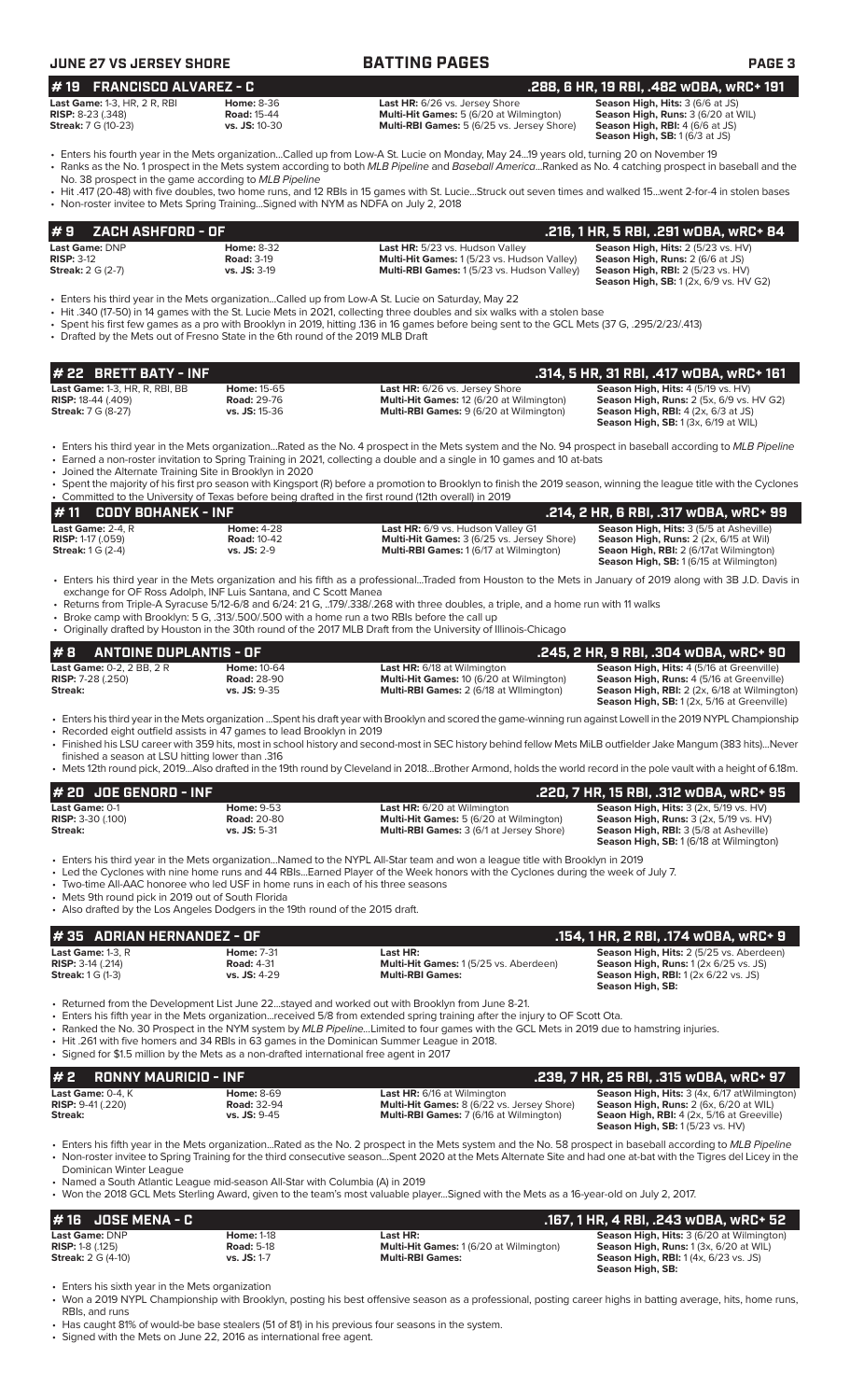| <b>JUNE 27 VS JERSEY SHORE</b>                                                                                                                     |                                                          | <b>BATTING PAGES</b>                                                                                                                                                                                                                                                                                                                                                                                                                                    | <b>PAGE 4</b>                                                                                                                                                             |
|----------------------------------------------------------------------------------------------------------------------------------------------------|----------------------------------------------------------|---------------------------------------------------------------------------------------------------------------------------------------------------------------------------------------------------------------------------------------------------------------------------------------------------------------------------------------------------------------------------------------------------------------------------------------------------------|---------------------------------------------------------------------------------------------------------------------------------------------------------------------------|
| <b>LUKE RITTER - INF</b><br>#19                                                                                                                    |                                                          |                                                                                                                                                                                                                                                                                                                                                                                                                                                         | .222, 8 HR, 24 RBI, .320 WOBA, WRC+ 100                                                                                                                                   |
| <b>Last Game: 1-4, 3 K</b><br><b>RISP:</b> 7-39 (.179)<br><b>Streak:</b> 1 G (1-4)                                                                 | <b>Home: 10-57</b><br><b>Road: 20-77</b><br>vs. JS: 4-29 | Last HR: 6/20 at Wilmington<br>Multi-Hit Games: 7 (6/20 at Wilmington)<br>Multi-RBI Games: 5 (6/20 at Wilmington)                                                                                                                                                                                                                                                                                                                                       | Season High, Hits: 3 (5/11 at Greenville)<br>Season High, Runs: 2 (2x, 6/20 at WIL)<br>Season High, RBI: 6 (6/20 at Wilmington)<br>Season High, SB: 1(5/12 at Greenville) |
| • Led Brooklyn in 2019 in games played (68), runs (39), doubles (15), and walks (33)<br>• Two-time First Team All-AAC honoree                      |                                                          | Enters his third year in the Mets organizationWon a New York-Penn League title with Brooklyn in 2019                                                                                                                                                                                                                                                                                                                                                    |                                                                                                                                                                           |
| • Played linebacker at Rockhurst High School and set the school record with 184 tackles.                                                           |                                                          | • Mets 7th-round pick in 2019 from Wichita StateAlso drafted by the Minnesota Twins in the 37th round of the 2018 MLB Draft                                                                                                                                                                                                                                                                                                                             |                                                                                                                                                                           |
| #4<br><b>LT STRUBLE - OF</b>                                                                                                                       |                                                          |                                                                                                                                                                                                                                                                                                                                                                                                                                                         | .258, 0 HR, 3 RBI, .354 w0BA, wRC+ 115                                                                                                                                    |
| Last Game: 2-4, 2 RBI, 3B<br><b>RISP: 3-10 (.300)</b><br><b>Streak:</b> 1 G (2-4)                                                                  | <b>Home: 6-19</b><br><b>Road: 2-12</b><br>vs. JS: 4-10   | Last HR:<br>Multi-Hit Games: 1 (6/25 vs. Jersey Shore)<br>Multi-RBI Games: 1 (6/25 vs. Jersey Shore)                                                                                                                                                                                                                                                                                                                                                    | Season High, Hits: 2 (6/25 vs. JS)<br>Season High, Runs: 1 (4x, 6/23 at WIL)<br><b>Season High, RBI:</b> 2 (6/25 vs. JS)<br>Season High, SB:                              |
| • Played in the GCL in 2019, hitting .231 over 18 games during his draft year                                                                      |                                                          | • Enters his third year in the Mets organizationReturned 6/8 from Triple-A Syracusewent 1-2 with a walk in two gamesreceived from Low-A St Lucie on 5/18.<br>• With Brooklyn 5/19-5/23: 1-5Went 6-21 (.286) with three RBIs and four walks in seven games with the St. Lucie Mets to begin the year<br>• Selected by the Mets in the 29th round in 2019 out of Felician College Hails from Hammonton, NJ                                                |                                                                                                                                                                           |
| <b>JUAN URIARTE - C</b><br>#17                                                                                                                     |                                                          |                                                                                                                                                                                                                                                                                                                                                                                                                                                         | .212, 0 HR, 1 RBI, .257 wOBA, wRC+ 61                                                                                                                                     |
| Last Game: 1-3<br><b>RISP: 2-8</b><br><b>Streak:</b> 1 G (1-3)                                                                                     | <b>Home: 6-20</b><br><b>Road: 4-27</b><br>vs. JS: 2-12   | Last HR:<br>Multi-Hit Games: 1 (6/9 vs. Hudson Valley G2)<br>Multi-RBI Games: 1 (6/18 at Wilmington)                                                                                                                                                                                                                                                                                                                                                    | Season High, Hits: 2 (6/9 vs. HV G2)<br>Season High, Runs: 2 (5/19 vs. HV)<br><b>Season High, RBI:</b> 2 (6/18 at WIL)<br>Season High, SB:                                |
| • Caught 16 of 44 (36%) would-be base stealers in 2019.<br>• Signed with the Mets as a NDFA on July 4, 2014.<br>#12<br><b>JEREMY VASQUEZ - INF</b> |                                                          | • Injured in his first at-bat with Brooklyn in 2018 on Opening Day at Staten Island, missing the entire season<br>. Finished 10th in batting average in the Appalachian League with Kingsport in 2017, hitting .305                                                                                                                                                                                                                                     | .231, 1 HR, 3 RBI, .305 WOBA, WRC+ 91                                                                                                                                     |
| Last Game: 2-3, 3 RBI, HR, R<br><b>RISP: 1-3</b><br><b>Streak:</b> 1 G (2-3)                                                                       | <b>Home: 3-13</b><br>Road:<br>vs. JS: 3-13               | Last HR: 6/25 vs. Jersey Shore<br>Multi-Hit Games: 1 (6/25 vs. Jersey Shore)<br>Multi-RBI Games: 1 (6/25 vs. Jersey Shore)                                                                                                                                                                                                                                                                                                                              | Season High, Hits: 2 (6/25 vs. JS)<br>Season High, Runs: 1 (2x 6/25 vs. JS)<br><b>Season High, RBI:</b> $3(6/25 \text{ vs. JS})$<br>Season High, SB:                      |
| • Played with Brooklyn in 2017, hitting .225 with one home run and eight RBIs in 31 games.                                                         |                                                          | Enters his fifth season in the Mets organizationReceived from Double-A Binghamton on June 22<br>• Played 32 games with the RumblePonies this season, hitting 171 (18-105) with one double, one home run, and 11 RBIs.                                                                                                                                                                                                                                   |                                                                                                                                                                           |
|                                                                                                                                                    |                                                          | • Drafted by the Mets in the 28th round of the 2017 MLB Draft from Nova Southeastern in his home state of FloridaIs from Palm City, FL.                                                                                                                                                                                                                                                                                                                 |                                                                                                                                                                           |
| <b>ANTHONY WALTERS - INF</b><br># 10                                                                                                               |                                                          |                                                                                                                                                                                                                                                                                                                                                                                                                                                         | .151, 0 HR, 5 RBI, .254 w0BA, wRC+ 59                                                                                                                                     |
| <b>Last Game: 1-3, 2B</b><br><b>RISP:</b> 4-16 (.250)<br><b>Streak: 2 G (2-6)</b>                                                                  | <b>Home: 8-26</b><br><b>Road: 1-28</b><br>vs. JS: 3-18   | Last HR:<br>Multi-Hit Games: 2 (5/22 vs. Hudson Valley) Season High, Runs: 1 (5x, 6/19 at WIL)<br><b>Multi-RBI Games:</b> 2 (5/22 vs. Hudson Valley) <b>Season High, RBI:</b> 2 (2x, 5/22 vs. HV)                                                                                                                                                                                                                                                       | Season High, Hits: 2 (2x, 5/22 vs. HV)<br>Season High, SB:                                                                                                                |
| Taber Lee and current Cyclones pitching coach Royce Ring in 2002<br>• Attended Cal and played one season with the Golden Bears in 2017             |                                                          | • Enters his second year and first season in the Mets organizationSelected as one of six by the Mets in the 2020 MLB Draft (3rd round - San Diego State)<br>• Drafted with teammate Casey Schmitt (SFG) in the top 100 picks of the MLB Draft, setting a mark for the first time two Aztecs have been drafted top 100 since<br>• Hit .271 in just 16 games for the Aztecs in 2020Transferred to SDSU from Mt. San Antonio College after the 2018 season |                                                                                                                                                                           |
|                                                                                                                                                    |                                                          |                                                                                                                                                                                                                                                                                                                                                                                                                                                         |                                                                                                                                                                           |
|                                                                                                                                                    |                                                          |                                                                                                                                                                                                                                                                                                                                                                                                                                                         |                                                                                                                                                                           |
|                                                                                                                                                    |                                                          |                                                                                                                                                                                                                                                                                                                                                                                                                                                         |                                                                                                                                                                           |
|                                                                                                                                                    |                                                          |                                                                                                                                                                                                                                                                                                                                                                                                                                                         |                                                                                                                                                                           |
|                                                                                                                                                    |                                                          | Hardoet Hit Ralle - 2021 (act all games listed from available                                                                                                                                                                                                                                                                                                                                                                                           |                                                                                                                                                                           |

|                                                    |                                           |                         |                  | Hardest Hit Balls - 2021 (not all games listed- from available Trackman data) |      |                          |                           |                  |                           |
|----------------------------------------------------|-------------------------------------------|-------------------------|------------------|-------------------------------------------------------------------------------|------|--------------------------|---------------------------|------------------|---------------------------|
| Date                                               | Player                                    | <b>Upponent</b>         | <b>Exit Velo</b> | Result                                                                        | Date | Player                   | <b>Opponent</b>           | <b>Exit Velo</b> | Result                    |
| 6/12                                               | Francisco Alvarez vs. Hudson Valley 112.5 |                         |                  | Double                                                                        | 6/16 | Ronny Mauricio           | at Wilmington             | 107.5            | <b>Home Run</b>           |
| $\frac{6/11}{6/1}$                                 | Brett Baty                                | vs. Hudson Valley 111.2 |                  | Ground Out                                                                    | 6/15 | Ronny Mauricio           | at Wilmington             | 107.2            | Single                    |
|                                                    | Adrian Hernandez                          | at Jersev Shore         | 109.8            | Home Run                                                                      | 6/9  | Brett Baty               | vs. Hudson VallevG2 107.3 |                  | Double                    |
|                                                    | Francisco Alvarez at Jersey Shore         |                         | 109.7            | Single                                                                        | 5/23 | Hayden Senger            | vs. Hudson Vallev         | 107              | <b>Home Run</b>           |
| $\begin{bmatrix} 6/6 \\ 6/1 \\ 6/22 \end{bmatrix}$ | Ronny Mauricio                            | at Jersev Shore         | 109.6            | Triple                                                                        | 5/29 | Ronny Mauricio           | vs. Aberdeen              | 107              | Line Drive Out            |
|                                                    | Brett Baty                                | vs. Jersey Shore 109.2  |                  | Double                                                                        | 6/6  | <b>Francisco Alvarez</b> | at Jersev Shore           | 106.9            | Double                    |
| 6/15                                               | Francisco Alvarez at Wilmington           |                         | 109.2            | Single                                                                        | 6/6  | Joe Genord               | at Jersey Shore           | 106.6            | <b>Ground Ball Out</b>    |
| 6/1                                                | Francisco Alvarez at Jersey Shore         |                         | 109.0            | Home Run                                                                      | 6/2  | Ronny Mauricio           | at Jersev Shore           | 106.3            | Single                    |
| 5/25                                               | Francisco Alvarez vs. Aberdeen            |                         | 109              | Single                                                                        | 6/23 | <b>Brett Baty</b>        | vs. Jersey Shore          | 106.1            | <b>Ground Ball Out</b>    |
| 6/5                                                | Francisco Alvarez at Jersey Shore         |                         | 108.7            | Ground Ball Out                                                               | 6/1  | Brett Baty               | at Jersey Shore           | 106              | Home Run                  |
| 6/2                                                | Francisco Alvarez at Jersey Shore         |                         | 108.7            | Single                                                                        | 6/9  | Francisco Alvarez        | vs. Hudson ValleyG1 105.7 |                  | <b>Ground Ball Single</b> |

# **Recent Home Run Chart**

| <b>Date</b> | Plaver         | Opponent                          | Exit Velo | <b>Launch Angle</b> | Distance |      | Brett Baty                      | vs. Hudson Valley 91 mph                     |           | 32   | 342 ft. |
|-------------|----------------|-----------------------------------|-----------|---------------------|----------|------|---------------------------------|----------------------------------------------|-----------|------|---------|
| 6/1         |                | Adrian Hernandez at Jersey Shore  | $109$ mph | 21.3                | 388 ft   | 6/12 |                                 | Francisco Alvarez vs. Hudson Valley 99.5 mph |           | 29   | 381 ft. |
|             |                | Francisco Alvarez at Jersey Shore | 109 mph   | 20.38               | 416 ft.  | 6/16 | Ronny Mauricio                  | at Wilmington                                | 107.5 mph | 22   | 426 ft. |
| 6/3         | Brett Baty     | at Jersev Shore                   | 107 mph   | 25                  | 413 ft.  | 6/17 | Blake Tiberi                    | at Wilmington                                |           |      |         |
|             | Brett Baty     | at Jersev Shore                   |           |                     |          | 6/18 | Luke Ritter                     | at Wilmington                                |           |      |         |
|             | Ronny Mauricio | at Jersey Shore                   |           |                     |          |      | Antoine Duplantis at Wilmington |                                              |           |      |         |
| 6/4         |                | Francisco Alvarez at Jersey Shore | 104.7 mph | 29.9                | 407 ft.  |      | Blake Tiberi                    | at Wilmington                                |           |      |         |
| 6/5         | Ronny Mauricio | at Jersey Shore                   | 102 mph   | 30.2                | 447 ft.  | 6/19 | Luke Ritter                     | at Wilmington                                | $107$ mph |      | 453 ft. |
|             | Joe Genord     | at Jersev Shore                   | 99 mph    | 25                  | 384 ft.  | 6/25 |                                 | Jeremy Vasquez vs. Jersey Shore 93.6 mph     |           | 27.9 | 348 ft. |
| 6/6         | Brett Baty     | at Jersey Shore 97.4 mph          |           | 26.3                | 387 ft.  |      |                                 | Francisco Alvarez vs. Jersey Shore 99.1 mph  |           | 28.3 | 391 ft. |
| 6/9         | Cody Bohanek   | vs. Hudson Valley 103 mph         |           | 27                  | 405 ft.  | 6/26 | Brett Baty                      | vs. Jersey Shore 103.8 mph                   |           | 19.8 | 370 ft. |
|             | Gerson Molina  | vs. Hudson Valley 98.4 mph        |           | 29                  | 390 ft.  |      |                                 | Francisco Alvarez vs. Jersey Shore 97.4 mph  |           | 24.4 | 369 ft. |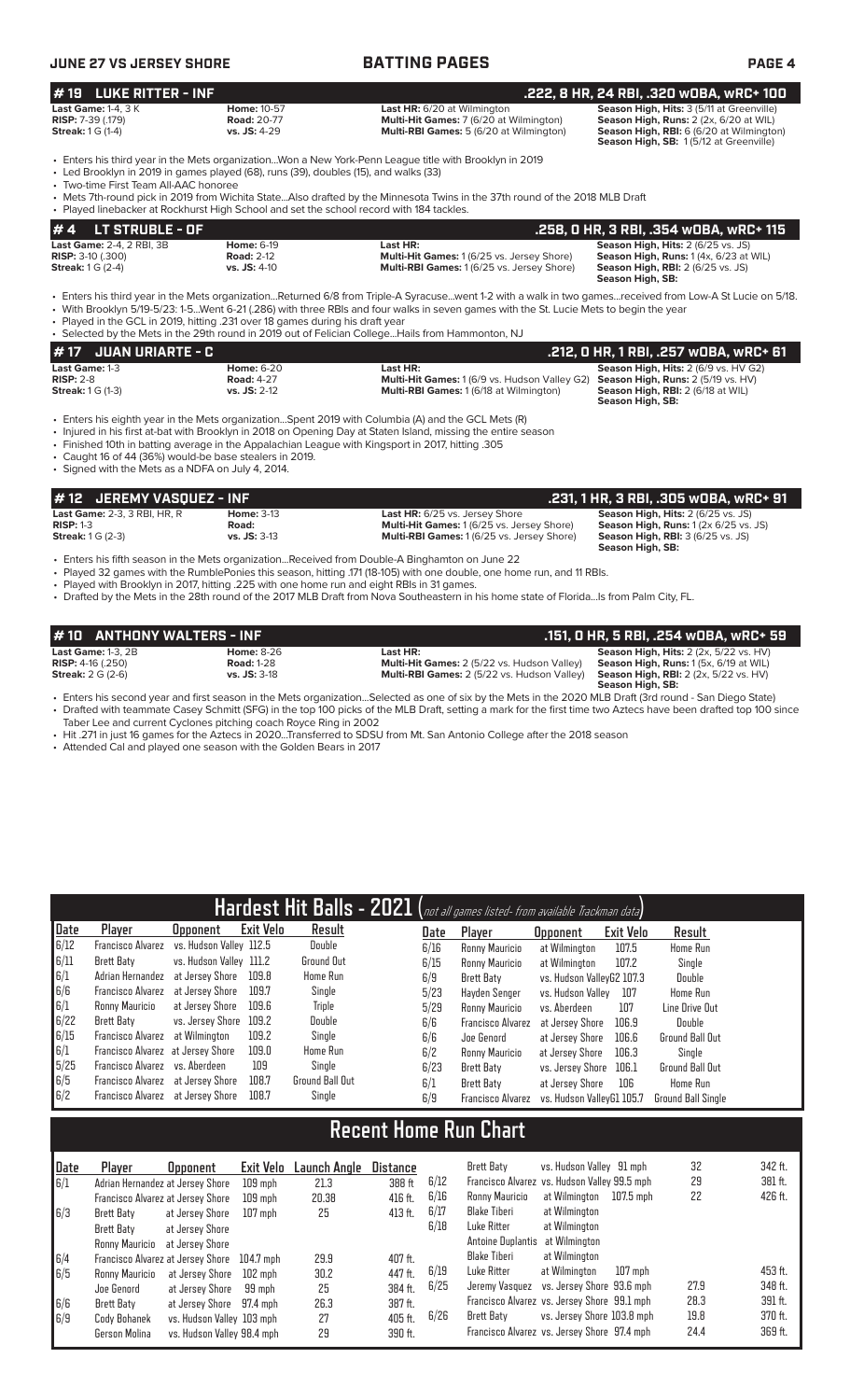| #18                        |                                                   | <b>ANDREW EDWARDS - LHP</b>                                              | 26.8% K%, 15.9% BB%, 2.45 ERA, 0 SV                                                                                                                                                          |           |
|----------------------------|---------------------------------------------------|--------------------------------------------------------------------------|----------------------------------------------------------------------------------------------------------------------------------------------------------------------------------------------|-----------|
| Leadoff: 2-16              | Last App: 6/24 at WIL                             | Last Loss: 6/19 at WIL<br><b>Inherited Runners/Stranded: 4/4</b>         | SV/OP (Last): 1/1 (6/15 at WIL)<br>Holds:                                                                                                                                                    |           |
|                            |                                                   |                                                                          | . Enters his third year in the Mets organizationStruck out the final batter in Game 3 of the 2019                                                                                            |           |
|                            |                                                   |                                                                          | NYPL Championship Series to win Brooklyn's first outright minor league title in team history                                                                                                 |           |
|                            |                                                   | • Spent the entire 2019 season with the Cyclones, collecting three saves |                                                                                                                                                                                              |           |
| #46                        |                                                   | <b>JOSH HEJKA - RHP</b>                                                  | . Went to New Mexico State for two seasons after pitching a pair of campaigns for Central Arizona.<br>17.7 K%, 3.8 BB%, 4.42 ERA, 0 SV                                                       |           |
|                            | Last App: 6/25 at WIL                             | <b>Last Loss:</b>                                                        | SV/OP (Last):<br>Holds:                                                                                                                                                                      |           |
| Leadoff: 4-11              |                                                   | <b>Inherited Runners/Stranded: 8/3</b>                                   |                                                                                                                                                                                              |           |
|                            |                                                   |                                                                          | • Returns to Brooklyn after spending time with Binghamton (6/3-6/9) and Syracuse (6/10-6/18).                                                                                                |           |
|                            |                                                   | with the Cyclones and Kingsport Mets                                     | Enters his third year in the Mets organizationWon a 2019 NYPL title with Brooklyn, splitting time                                                                                            |           |
|                            |                                                   |                                                                          | · Signed as a minor league free agent in mid-summer after pitching in six games with the Westside                                                                                            |           |
|                            |                                                   | Wolly Mammoths in the United Shore Baseball League                       |                                                                                                                                                                                              |           |
| #5                         |                                                   |                                                                          | . Pitched all four years at Johns Hopkins, switching to submarine later in his career.                                                                                                       |           |
|                            | Last App: 6/15 at WIL                             | <b>BRIAN METOYER - RHP</b><br><b>Last Loss:</b><br>5/15 at GVL           | 33.3 K%, 13 BB%, 3.86 ERA, 0 SV<br><b>SV/OP (Last):</b> 1/1 (6/3 at JS)<br>Holds:                                                                                                            |           |
|                            |                                                   | Leadoff: 4-11, 2 BB, HBP Inherited Runners/Stranded: 4/3                 |                                                                                                                                                                                              |           |
|                            |                                                   |                                                                          | · Enters his fourth year in the Mets orgWon a New York Penn League title with Brooklyn in 2019                                                                                               |           |
|                            | <b>GCL Mets and Kingsport Mets</b>                |                                                                          | • Struck out 40 batters over 28.2 innings with BrooklynSpent his first professional season with                                                                                              |           |
|                            |                                                   |                                                                          | • Joins Ronnie Robbins (30th, 1981 - Toronto) as the only two LSU-Alexandria Generals to be                                                                                                  |           |
|                            |                                                   | drafted by a MLB team in school history                                  |                                                                                                                                                                                              |           |
|                            |                                                   |                                                                          | • Native of Natchitoches (NACK-ah-tish), the oldest city in Louisiana (est. 1714).                                                                                                           |           |
| #43                        |                                                   | <b>BRYCE MONTES DE OCA - RHP</b>                                         | 29 K%, 19 BB%, 2.65 ERA, 0 SV                                                                                                                                                                |           |
| <b>Leadoff: 3-10, 3 BB</b> | Last App: 6/17 at WIL                             | <b>Last Loss:</b><br><b>Inherited Runners/Stranded: 2/2</b>              | SV/OP (Last):<br>Holds: 1                                                                                                                                                                    |           |
|                            |                                                   |                                                                          | • Enters his fourth year in the Mets orgHas not pitched as a professional due to injuries                                                                                                    |           |
|                            |                                                   |                                                                          | • Underwent Tommy John surgery as a high school junior and missed 2016 after having ulnar                                                                                                    |           |
|                            | nerve transposition                               |                                                                          | • Previously drafted by Washington in the 15th round of the 2017 MLB Draft and by the Chicago                                                                                                |           |
|                            |                                                   | White Sox in the 14th round of the 2015 MLB Draft.                       |                                                                                                                                                                                              |           |
| #38                        |                                                   | <b>COLBY MORRIS - RHP</b>                                                | 23.3 K%, 14.4 BB%, 4.43 ERA, 0 SV                                                                                                                                                            |           |
|                            | Last App: 6/26 vs. JS                             | <b>Last Loss:</b>                                                        | SV/OP (Last):<br>Holds:                                                                                                                                                                      |           |
| Leadoff: 3-10, 3 BB        |                                                   | <b>Inherited Runners/Stranded: 4/0</b>                                   |                                                                                                                                                                                              |           |
|                            |                                                   |                                                                          | · Enters his first season in the Mets organizationcalled up from Low-A St. Lucie on May 20<br>• Made four scoreless appearances in relief for the St. Lucie Mets to being 2021               |           |
|                            |                                                   | • Minor League free agent signingpitched at Middlebury in Vermont        |                                                                                                                                                                                              |           |
| #9                         |                                                   | <b>CONNOR O'NEIL - RHP</b>                                               | 5.3 K%, 10.5 BB%, 0.00 ERA, 0 SV                                                                                                                                                             |           |
|                            | Last App: 6/24 vs. JS                             | <b>Last Loss:</b>                                                        | SV/OP (Last):<br>Holds:                                                                                                                                                                      |           |
| Leadoff: 2-5               |                                                   | Inherited Runners/Stranded: 1-3                                          | · Enters his fifth year in the Mets organizationreceived from Double-A Binghamton on 6/20                                                                                                    |           |
|                            |                                                   | • Has not pitched in 2021Last pitched for Advanced-A St. Lucie in 2019   |                                                                                                                                                                                              |           |
|                            |                                                   |                                                                          | · Spent his first professional season with Brooklyn in 2017, pitching 19 times in relief                                                                                                     |           |
|                            |                                                   |                                                                          | • Drafted by the Mets in the 7th round of the 2017 MLB Draft from Cal State-Northridge                                                                                                       |           |
| #7                         | <b>ERIC ORZE - RHP</b><br>Last App: $6/23$ vs. JS | Last Loss: 5/16 at GVL                                                   | 29.3 K%, 7.3 BB%, 4.26 ERA, 1 SV<br><b>SV/OP (Last):</b> 1/3 (5/21 vs. HV)<br>Holds:                                                                                                         |           |
| Leadoff: 4-15, BB          |                                                   | Inherited Runners/Stranded: 11/3                                         |                                                                                                                                                                                              |           |
|                            |                                                   | • Enters his second year and first full season in the Mets organization  |                                                                                                                                                                                              |           |
|                            |                                                   |                                                                          | • One of six draft picks by the Mets in the 2020 MLB Draftfinal selection for the club<br>• Two-time cancer survivor, beating testicular cancer and stage-zero melanoma                      |           |
|                            |                                                   |                                                                          | • Struck out 29 batters over 19.2 innings with Univ. New Orleans in '20 as Saturday starter.                                                                                                 |           |
|                            |                                                   |                                                                          |                                                                                                                                                                                              |           |
| #26                        | <b>Last App:</b> 6/26 vs. JS                      | <b>MICHEL OTANEZ - RHP</b><br><b>Last Loss:</b>                          | 25.0 K%, 18.8 BB%, 6.61 ERA, 0 SV<br><b>SV/OP (Last): 0/2 (BS vs. JS)</b><br>Holds: 1                                                                                                        |           |
| Leadoff: 3-15              |                                                   | Inherited Runners/Stranded: 12/4                                         |                                                                                                                                                                                              |           |
|                            |                                                   |                                                                          | • Enters his sixth year in the Mets orgNo. 26 prospect in the system according to MLB Pipeline                                                                                               |           |
|                            |                                                   | • Returns to Brooklyn for the second assignment in a row                 |                                                                                                                                                                                              |           |
|                            |                                                   |                                                                          | • Pitched with the Cyclones and won an NYPL title in 2019 and also spent time with Kingsport<br>. Missed 2017 due to injuryStruck out 21 batters in 21.1 innings with the DSL Mets1 in 2016. |           |
| #44                        |                                                   | <b>HUNTER PARSONS - RHP</b>                                              | 24 K%, 15 BB%, 4.50 ERA, 0 SV                                                                                                                                                                |           |
|                            | Last App: 6/13 vs. HV                             | <b>Last Loss:</b>                                                        | SV/OP (Last):<br>Holds:                                                                                                                                                                      |           |
| <b>Leadoff: 1-9, 2 BB</b>  |                                                   | <b>Inherited Runners/Stranded: 4/2</b>                                   |                                                                                                                                                                                              |           |
|                            |                                                   |                                                                          | • Enters his third year in the Mets orgCalled up from Low-A St. Lucie on May 20<br>• Made four relief appearances with the Mets (A-), striking out 18 in 10 innings (45% K rate).            |           |
|                            |                                                   | • Pitched with the Cyclones and won an NYPL title in 2019                |                                                                                                                                                                                              |           |
|                            |                                                   |                                                                          |                                                                                                                                                                                              |           |
| #48                        |                                                   | <b>MITCH RAGAN - RHP</b>                                                 | 23.9 K%, 14.9 BB%, 1.76 ERA, 1 SV                                                                                                                                                            |           |
|                            | Last App: $6/23$ vs. JS                           | Last Loss: 6/5 at Jersey Shore                                           | <b>SV/OP (Last):</b> 1/3 (6/23 vs. JS)<br>Holds: 1                                                                                                                                           |           |
|                            |                                                   | Leadoff: 4-10, 4 BB, HR Inherited Runners/Stranded: 3/1                  | • Enters his third year in the Mets organizationWon a title with Brooklyn in 2019,                                                                                                           |           |
|                            |                                                   | earning the win in the championship-clinching game against Lowell        |                                                                                                                                                                                              |           |
|                            |                                                   | • Named a New York-Penn League All-Star with the Cyclones                |                                                                                                                                                                                              |           |
|                            |                                                   | • Named the 2019 Big East Pitcher of the Year with Creighton             | . Pitched at Creighton for two seasonsspent 2017 with lowa West & 2016 with Wayne State.                                                                                                     |           |
| # XX                       |                                                   | <b>EVY RUIBAL - RHP</b>                                                  | 0%, 0 BB% 0.00 ERA, 0 SV                                                                                                                                                                     | Pitche    |
| Last App:                  |                                                   | <b>Last Loss:</b>                                                        | SV/OP (Last):<br>Holds:                                                                                                                                                                      | Edwar     |
| Leadoff:                   |                                                   | <b>Inherited Runners/Stranded:</b>                                       |                                                                                                                                                                                              | Hejka     |
|                            |                                                   |                                                                          | • Signed to a minor league deal on June 27 from the Florence Freedom (Frontier League)                                                                                                       | Montes de |
|                            |                                                   |                                                                          | • Pitched in the Dodgers system from 2015-2018, reaching High-A Rancho Cucamonga<br>• Drafted by the Dodgers in the 16th round of the 2017 MLB Draft from Notre Dame                         | Morri     |
|                            |                                                   | • From Livingston, New Jersey, attending Millburn High School            |                                                                                                                                                                                              | O'Ne      |
| # 29                       |                                                   | <b>ALLAN WINANS - RHP</b>                                                | 21.1 K%, 9.2 BB% 1.83 ERA, 0 SV                                                                                                                                                              | Orze      |
|                            | Last App: 6/25 vs. JS                             | Last Loss: 6/13 vs. HV                                                   | SV/OP (Last):<br>Holds:                                                                                                                                                                      | Otane     |
| Leadoff: 5-15, HBP         |                                                   | <b>Inherited Runners/Stranded: 7/6</b>                                   |                                                                                                                                                                                              | Raga      |
|                            |                                                   |                                                                          | • Enters his fourth year in the Mets organizationCalled up on 5/11 from extended spring<br>Made 30 appearances, saving 11 of 13 games for the Columbia Fireflies (A) in 2019                 | Winar     |

• Made 30 appearances, saving 11 of 13 games for the Columbia Fireflies (A) in 2019 • Mets 17th round draft selection in 2018 from Campbell University in Buies Creek, NC.

### **LAST FIVE APPEARANCES ANDREW EDWARDS** DATE OPP DEC IP H R ER BB K HR 6/6 @ JS 1.1 2 2 2 0 1 1 6/12 HV 2.0 0 0 0 1 4 0

| 6/15         | @ WIL                  | SV                         | 1.0                         | 0                          | 0      | 0              | 1              | 2      | 0              |
|--------------|------------------------|----------------------------|-----------------------------|----------------------------|--------|----------------|----------------|--------|----------------|
| 6/19<br>6/24 | @ WIL<br>vs. JS        | L                          | 1.0<br>1.1                  | 4<br>0                     | 1<br>0 | 1<br>0         | 2<br>3         | 1<br>2 | 0<br>0         |
|              |                        |                            | <b>JOSH HEJKA</b>           |                            |        |                |                |        |                |
| DATE         | OPP                    | DEC                        | IP                          | н                          | R      | ER             | <b>BB</b>      | Κ      | HR             |
| 6/8          | BOW <sup>*</sup>       |                            | 0.1                         | 1                          | 0      | 0              | 0              | 0      | 0              |
| 6/12         | WOR**                  |                            | 2.0                         | 3                          | 3      | 3              | 1              | 1      | 1              |
| 6/15         | @SWB**                 |                            | 0.1                         | $\overline{2}$             | 0      | 0              | 0              | 0      | 0              |
| 6/19<br>6/25 | @ WIL<br>vs. JS        |                            | 3.1<br>2.1                  | 3<br>1                     | 1<br>0 | 1<br>0         | 0<br>0         | 1<br>4 | 0<br>0         |
|              | *Double-A Binghamton   |                            |                             |                            |        |                |                |        |                |
|              | **Triple-A Syracuse    |                            | <b>BRIAN METOYER</b>        |                            |        |                |                |        |                |
| DATE         | OPP                    | DEC                        | IP                          | Н                          | R      | ER             | BB             | Κ      | ΗR             |
| 5/23         | vs. HV                 |                            | 2.0                         | 0                          | 0      | 0              | 1              | 1      | 0              |
| 5/29         | vs. ABD                |                            | 1.1                         | 1                          | 1      | 1              | 2              | 2      | 0              |
| 6/3          | @ JS                   | SV                         | 2.0                         | 3                          | 1      | 1              | 0              | 5      | 0              |
| 6/9<br>6/15  | vs. HV G1<br>@ WIL     | W                          | 1.1<br>2.0                  | 0<br>0                     | 0<br>0 | 0<br>0         | 2<br>1         | 3<br>3 | 0<br>0         |
|              |                        | <b>BRYCE MONTES DE OCA</b> |                             |                            |        |                |                |        |                |
|              | DATE OPP               | DEC                        | IP                          | н                          | R      | ER             | <b>BB</b>      | Κ      | HR             |
| 5/29         | vs. ABD                |                            | 1.0                         | 0                          | 0      | 0              | 1              | 1      | 0              |
| 6/3          | @ JS                   | W                          | 1.2                         | 1                          | 0      | 0              | 1              | 4      | 0              |
| 6/9<br>6/12  | vs. HV G2<br>vs. HV    | SV<br>L                    | 2.0<br>1.2                  | 0<br>2                     | 0<br>2 | 0<br>1         | 2<br>0         | 2<br>4 | 0              |
| 6/17         | @ WIL                  |                            | 2.0                         | 2                          | 2      | $\overline{2}$ | 3              | 0      | 0<br>0         |
|              |                        |                            | <b>COLBY MORRIS</b>         |                            |        |                |                |        |                |
| DATE         | OPP                    | DEC                        | ΙP                          | Н                          | R      | ER             | <b>BB</b>      | Κ      | ΗR             |
| 6/6          | @ JS                   |                            | 1.2                         | 1                          | 2      | 2              | 3              | 1      | 0              |
| 6/12         | vs. HV                 |                            | 2.1                         | 3                          | 1      | 1              | 0              | 1      | 0              |
| 6/16         | @ WIL                  |                            | 2.0                         | 2                          | 0      | 0              | 1              | 0      | 0              |
| 6/22<br>6/26 | vs. JS<br>vs. JS       |                            | 3.0<br>1.2                  | 0<br>4                     | 0<br>1 | 0<br>2         | 3<br>1         | 4<br>1 | 0<br>0         |
|              |                        |                            |                             |                            |        |                |                |        |                |
| DATE         | OPP                    | DEC                        | <b>CONNOR O'NEIL</b><br>ΙP  | Н                          | R      | ER             | ВB             | Κ      | ΗR             |
| 6/20         | @ WIL                  |                            | 2.0                         | 1                          | 0      | 0              | 0              | 0      | 0              |
| 6/24         | vs. JS                 |                            | 3.0                         | 1                          | 0      | 0              | $\overline{2}$ | 1      | 0              |
| DATE<br>6/9  | <b>OPP</b><br>vs HV G2 | DEC<br>W                   | IP<br>2.0                   | <b>ERIC ORZE</b><br>н<br>0 | R<br>0 | ER<br>0        | <b>BB</b><br>0 | Κ<br>3 | <b>HR</b><br>0 |
| 6/12         | vs. HV                 | <b>BS</b>                  | 2.0                         | 2                          | 1      | 1              | 0              | 3      | 0              |
| 6/16         | @ WIL                  | BS, L                      | 1.0                         | 4                          | 3      | 3              | 1              | 1      | 0              |
| 6/20         | @ WIL                  |                            | 1.0                         | 0                          | 0      | 0              | 0              | 3      | 0              |
| 6/23         | vs. JS                 |                            | 2.0<br><b>MICHEL OTANEZ</b> | 0                          | 1      | 0              | $\overline{2}$ | 3      | 0              |
| DATE         | OPP                    | DEC                        | IP                          | Н                          | R      | ER             | BB             | Κ      | HR             |
| 6/10         | vs. HV                 |                            | 1.0                         | 0                          | 0      | 0              | 1              | 0      | 0              |
| 6/12         | vs. HV                 |                            | 0.1                         | 1                          | 0      | 0              | 0              | O      | 0              |
| 6/17         | @ WIL                  |                            | 2.2                         | 0                          | 0      | 0              | $\mathbf{1}$   | 0      | 0              |
| 6/22<br>6/26 | vs. JS<br>vs. JS       | W                          | 1.1<br>2.1                  | 1<br>2                     | 0<br>1 | 0<br>1         | 2<br>0         | 1<br>5 | 0<br>0         |
|              |                        |                            |                             |                            |        |                |                |        |                |
|              | DATE OPP               | DEC                        | <b>HUNTER PARSONS</b><br>IP | н                          | R      |                | ER BB          | Κ      | HR             |
| 5/22         | vs. HV                 |                            | 0.1                         | 1                          | 0      | 0              | 2              | 1      | 0              |
| 5/25         |                        |                            |                             | 1                          | 0      | 0              | $\mathbf{1}$   | 3      | 0              |
|              | vs. ABD                |                            | 2.0                         |                            |        |                |                |        |                |
| 6/5          | @ JS                   |                            | 3.0                         | 2                          | 2      | 2              | 2              | 5      | 1              |
| 6/9          | vs. HV G2              |                            | 3.0                         | 2                          | 3      | 3              | 1              | 3      | 1              |
| 6/13         | vs. HV                 |                            | 1.0                         | 2                          | 2      | 1              | $\overline{2}$ | 0      | 0              |
|              |                        |                            | <b>MITCH RAGAN</b>          |                            |        |                |                |        |                |
| DATE         | OPP                    | DEC                        | ΙP                          | н                          | R      | ER             | BB             | Κ      | H <sub>R</sub> |
| 6/5<br>6/12  | @ JS                   | BS, L                      | 0.1                         | 3                          | 3      | 2              | 0              | 1      | 0              |
| 6/13         | vs. HV<br>vs. HV       |                            | 1.0<br>0.2                  | 0<br>1                     | 0<br>1 | 0<br>1         | 1<br>1         | 1<br>0 | 0<br>0         |
| 6/18         | @ WIL                  | W                          | 2.0                         | 0                          | 0      | 0              | 2              | 2      | 0              |
| 6/23         | vs. JS                 | BS, W                      | 2.2                         | 0                          | 1      | 0              | 2              | 1      | 0              |

|          |        |      | <b>ALLAN WINANS</b> |          |                  |          |          |               |    |
|----------|--------|------|---------------------|----------|------------------|----------|----------|---------------|----|
| DATE OPP |        | DEC. | IP H                |          |                  |          | R ER BB  | K .           | HR |
| 6/10     | vs. HV |      | 2 O                 | $\Omega$ | $\Omega$         | $\Omega$ | 1        |               |    |
| 6/13     | vs HV  | Ι.   | 21                  |          |                  | 2 2 2    | -1       | O             |    |
| 6/18     | @ WIL  |      | 22.2                |          | $\Omega$         | O        | $\Omega$ | 2             |    |
| 6/22     | vs. JS |      | 2 O                 | O.       | O                | O        | O        | $\mathcal{P}$ |    |
| 6/25     | vs. JS |      | 1 N                 |          | $\left( \right)$ | O        |          |               |    |

|                |                                         |    |    |    |    | <b>Number of Pitches Thrown</b> |  |
|----------------|-----------------------------------------|----|----|----|----|---------------------------------|--|
| <b>Pitcher</b> | Days Rest 6/22 6/23 6/24 6/25 6/26 6/27 |    |    |    |    |                                 |  |
| Edwards        | 2                                       |    |    | 37 |    |                                 |  |
| Hejka          |                                         | -- | -- |    | 33 |                                 |  |
| Montes de Oca  | 9                                       | -- |    |    |    |                                 |  |
| Morris         | 0                                       | 51 |    |    |    | 37                              |  |
| O'Neil         | $\overline{2}$                          |    |    | 43 |    |                                 |  |
| Orze           | 3                                       | -- | 43 |    | -- |                                 |  |
| Otanez         | 0                                       | 25 | -- |    |    | 43                              |  |
| Ragan          | 3                                       |    | 39 |    |    |                                 |  |
| Winans         |                                         | 27 |    |    | 21 |                                 |  |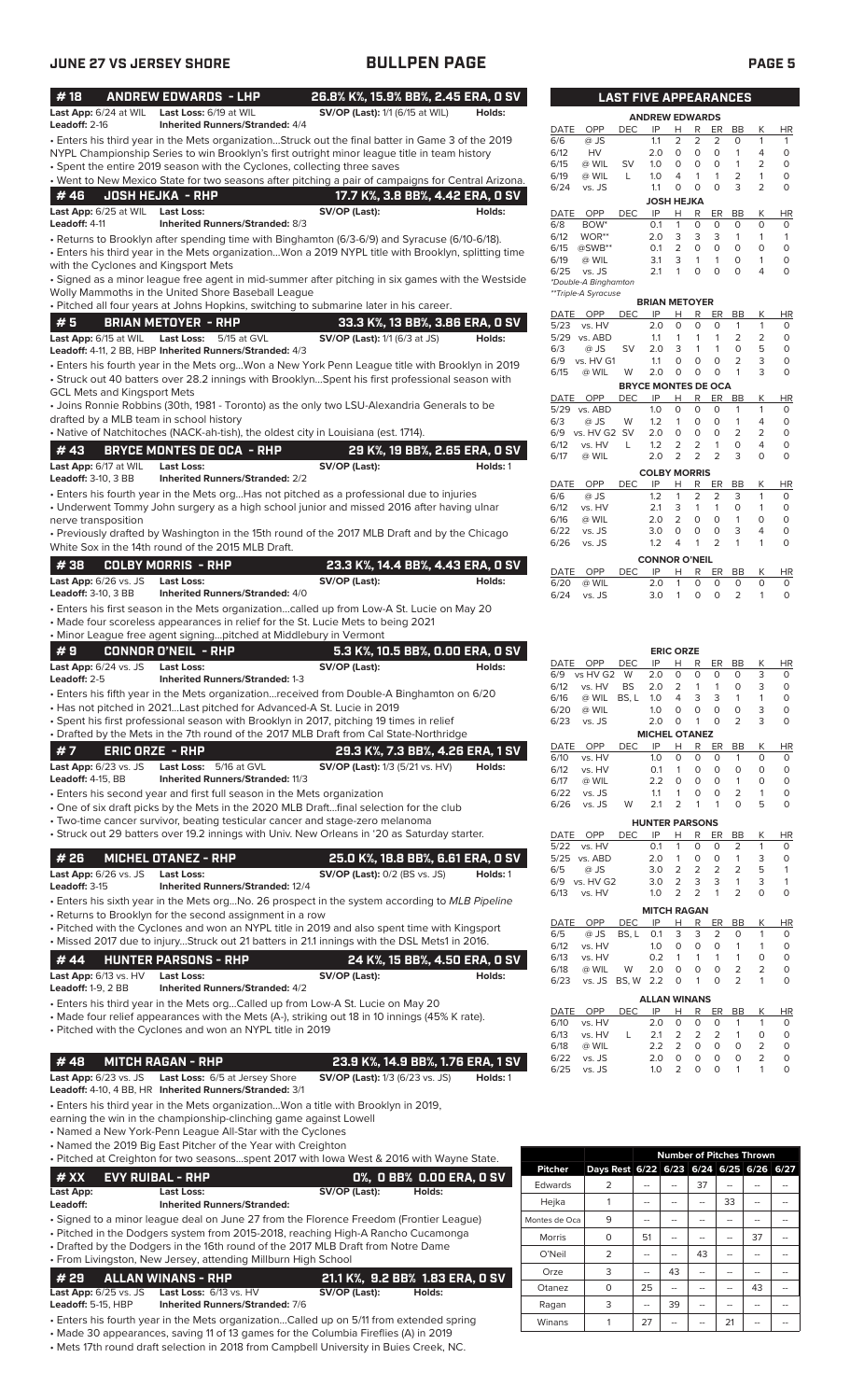### **JUNE 27 VS JERSEY SHORE HIGH/LOW & CHARTS PAGE 6**

**Name** 

| INDIVIDUAL PITCHING HIGHS                                                       |
|---------------------------------------------------------------------------------|
|                                                                                 |
|                                                                                 |
| Most Home Runs Allowed, Game4 (2x, Jose Butto, 6/6 at Jersey Shore)             |
| Most Strikeouts, Game, Starter8 (4x, last: Alec Kisena, 6/12 vs. Hudson Valley) |
| Most Strikeouts, Game, Reliever5 (3x, Michel Otanez, 6/26 vs. Jersey Shore)     |
|                                                                                 |
|                                                                                 |
|                                                                                 |
| Most Innings Pitched, Game 6 (4x, last: Justin Lasko, 6/20 at Wilmington)       |
|                                                                                 |
|                                                                                 |
|                                                                                 |

| TEAM PITCHING HIGHS                                                       |
|---------------------------------------------------------------------------|
|                                                                           |
|                                                                           |
|                                                                           |
|                                                                           |
|                                                                           |
|                                                                           |
|                                                                           |
|                                                                           |
|                                                                           |
|                                                                           |
|                                                                           |
|                                                                           |
|                                                                           |
|                                                                           |
|                                                                           |
| Most Pitchers Used, Extra Innings 5 (5/23 vs. Hudson Valley - 12 innings) |
|                                                                           |

|                          |                      |                             | <b>TEAM MISCELLANEOUS</b>                                                      |  |  |  |  |  |  |
|--------------------------|----------------------|-----------------------------|--------------------------------------------------------------------------------|--|--|--|--|--|--|
|                          |                      |                             |                                                                                |  |  |  |  |  |  |
|                          |                      |                             | Longest Game, Time, Extra-Inning Game3:30 (6/23 vs. Jersey Shore - 10 innings) |  |  |  |  |  |  |
|                          |                      |                             | Shortest Game, Time, Nine-Inning Game  2:20 (5/18 vs. Hudson Valley)           |  |  |  |  |  |  |
|                          |                      |                             |                                                                                |  |  |  |  |  |  |
|                          |                      |                             |                                                                                |  |  |  |  |  |  |
|                          |                      |                             |                                                                                |  |  |  |  |  |  |
|                          |                      |                             |                                                                                |  |  |  |  |  |  |
|                          |                      |                             |                                                                                |  |  |  |  |  |  |
|                          |                      |                             |                                                                                |  |  |  |  |  |  |
|                          |                      |                             |                                                                                |  |  |  |  |  |  |
|                          |                      |                             |                                                                                |  |  |  |  |  |  |
|                          |                      |                             |                                                                                |  |  |  |  |  |  |
|                          | OUTFIELD ASSISTS (7) |                             | RECORD BREAKDOWN                                                               |  |  |  |  |  |  |
| <b>NAME</b>              | <b>TOTAL</b>         | (LAST)                      |                                                                                |  |  |  |  |  |  |
| Duplantis                | 4                    | 5/13 at GVL                 |                                                                                |  |  |  |  |  |  |
| Ashford<br>Molina        | 1<br>1               | 5/25 vs. ABD<br>5/21 vs. HV |                                                                                |  |  |  |  |  |  |
| Winaker                  | 1                    | 5/6 at ASH                  |                                                                                |  |  |  |  |  |  |
|                          |                      |                             |                                                                                |  |  |  |  |  |  |
|                          |                      |                             |                                                                                |  |  |  |  |  |  |
|                          |                      |                             |                                                                                |  |  |  |  |  |  |
|                          |                      |                             |                                                                                |  |  |  |  |  |  |
|                          |                      |                             |                                                                                |  |  |  |  |  |  |
|                          |                      |                             |                                                                                |  |  |  |  |  |  |
|                          | UNIFORM RECORDS      |                             |                                                                                |  |  |  |  |  |  |
| <b>Home White</b>        |                      | $3-3$                       |                                                                                |  |  |  |  |  |  |
|                          |                      |                             |                                                                                |  |  |  |  |  |  |
| <b>Road Gray</b>         |                      | $8-14$                      |                                                                                |  |  |  |  |  |  |
|                          |                      |                             |                                                                                |  |  |  |  |  |  |
| <b>Championship Gold</b> |                      | 4-9                         |                                                                                |  |  |  |  |  |  |
| <b>Coney Island</b>      |                      | $O-1$                       | Score 4 or More Runs 13-11                                                     |  |  |  |  |  |  |
|                          |                      |                             |                                                                                |  |  |  |  |  |  |
|                          |                      |                             |                                                                                |  |  |  |  |  |  |
|                          |                      |                             |                                                                                |  |  |  |  |  |  |
|                          |                      |                             | Opponent Hits More HRs1-14                                                     |  |  |  |  |  |  |
|                          |                      |                             |                                                                                |  |  |  |  |  |  |
|                          |                      |                             |                                                                                |  |  |  |  |  |  |
|                          |                      |                             |                                                                                |  |  |  |  |  |  |
|                          |                      |                             |                                                                                |  |  |  |  |  |  |
|                          |                      |                             |                                                                                |  |  |  |  |  |  |
|                          |                      |                             |                                                                                |  |  |  |  |  |  |
|                          |                      |                             |                                                                                |  |  |  |  |  |  |
|                          |                      |                             |                                                                                |  |  |  |  |  |  |
|                          |                      |                             | Opponent Scores First8-17                                                      |  |  |  |  |  |  |
|                          |                      |                             |                                                                                |  |  |  |  |  |  |
|                          |                      |                             |                                                                                |  |  |  |  |  |  |
|                          |                      |                             |                                                                                |  |  |  |  |  |  |
|                          |                      |                             |                                                                                |  |  |  |  |  |  |
|                          |                      |                             |                                                                                |  |  |  |  |  |  |
|                          |                      |                             |                                                                                |  |  |  |  |  |  |
|                          |                      |                             | Last Game of Series  3-3                                                       |  |  |  |  |  |  |
|                          |                      |                             |                                                                                |  |  |  |  |  |  |
|                          |                      |                             |                                                                                |  |  |  |  |  |  |
|                          |                      |                             |                                                                                |  |  |  |  |  |  |
|                          | <b>EJECTIONS</b>     |                             |                                                                                |  |  |  |  |  |  |
| Name                     | <b>Umpire</b>        | Date                        |                                                                                |  |  |  |  |  |  |

# **MISC. WINS**

| Come from Behind Wins 9 (6/26 vs. JS) |  |  |
|---------------------------------------|--|--|
| Wins in Last At-Bat4 (6/26 vs. JS)    |  |  |
| Walk-off Wins    2 (6/23 vs. JS)      |  |  |

| INDIVIDUAL BATTING HIGHS |                                                                            |  |  |  |  |  |
|--------------------------|----------------------------------------------------------------------------|--|--|--|--|--|
|                          |                                                                            |  |  |  |  |  |
|                          |                                                                            |  |  |  |  |  |
|                          |                                                                            |  |  |  |  |  |
|                          |                                                                            |  |  |  |  |  |
|                          |                                                                            |  |  |  |  |  |
|                          |                                                                            |  |  |  |  |  |
|                          |                                                                            |  |  |  |  |  |
|                          | Home Runs, Consecutive GamesThree games (2x, last: Luke Ritter, 6/18-6/21) |  |  |  |  |  |
|                          |                                                                            |  |  |  |  |  |
|                          |                                                                            |  |  |  |  |  |
|                          |                                                                            |  |  |  |  |  |
|                          |                                                                            |  |  |  |  |  |
|                          |                                                                            |  |  |  |  |  |
|                          |                                                                            |  |  |  |  |  |
|                          |                                                                            |  |  |  |  |  |
|                          | Most Extra-Base Hits, Game 3 (3x, Cody Bohanek, 6/15 at Wilmington)        |  |  |  |  |  |
|                          |                                                                            |  |  |  |  |  |
|                          | <b>TEAM BATTING HIGHS</b>                                                  |  |  |  |  |  |
|                          |                                                                            |  |  |  |  |  |
|                          |                                                                            |  |  |  |  |  |
|                          |                                                                            |  |  |  |  |  |
|                          |                                                                            |  |  |  |  |  |
|                          |                                                                            |  |  |  |  |  |
|                          |                                                                            |  |  |  |  |  |
|                          |                                                                            |  |  |  |  |  |
|                          |                                                                            |  |  |  |  |  |
|                          |                                                                            |  |  |  |  |  |
|                          |                                                                            |  |  |  |  |  |
|                          |                                                                            |  |  |  |  |  |
|                          | Back-to-Back Home Runs  2 (two consecutive HRs, 6/26 vs. Jersey Shore)     |  |  |  |  |  |
|                          |                                                                            |  |  |  |  |  |
|                          |                                                                            |  |  |  |  |  |
|                          |                                                                            |  |  |  |  |  |
|                          |                                                                            |  |  |  |  |  |
|                          | Most Strikeouts, Extra Innings 15 (5/23 vs. Hudson Valley - 12 innings)    |  |  |  |  |  |
|                          |                                                                            |  |  |  |  |  |

LOB, Nine Innings .......................................................................................... 13 (5/5 at Asheville) LOB, Extra Innings........................................................13 (6/23 vs. Jersey Shore - 10 innings) Most Double Plays Hit into, Game....

### **FIELDING**

Most Errors, Team, Game...............................................................................6 (5/7 at Asheville) .<br>2 (6x, last: Brett Baty, 6/11 vs. Hudson Valley)<br>3 (5/19 vs. Hudson Valley) Most Double Plays Turned, Nine-Inning Game.......................... 3 (5/19 vs. Hudson Valley) Consecutive Errorless Games, Team.

**STARTERS BY POSITION**

**C-** Uriarte (13), Alvarez (12), Mena (9), Senger (9)

**1B-** Genord (34), Ritter (5), Winaker (2), Bohanek (2), Vazquez (1)

**2B-** Ritter (29), Walters (12), Tiberi (1), Struble (1), McNeil (1)

**3B-** Baty (33), Tiberi (7), Bohanek (4)

**SS-** Mauricio (37), Walters (4), Bohanek (3)

**LF-** Duplantis (23), Tiberi (12), Bohanek (3), Vasquez (2), Baty (1), Winaker (1), Ashford (1), Struble (1)

**CF-** Duplantis (15), Hernandez (12), Mangum (8), Hernandez (8), Molina (6), Ota (2), Ashford (1)

**RF-** Ashford (13), Molina (10), Struble (8), Bohanek (4), Winaker (4), Hernandez (4), Ota (1)

**DH-** Alvarez (12), Baty (6), Mauricio (4), Tiberi (3), Genord (3), Hernandez (3), Ritter (3), Senger (2), Mena (2), Bohanek (2), Walters (2), Mangum (1), Vasquez (1)

**STARTERS BY BATTING ORDER 1st -** Duplantis (35), Bohanek (2), Tiberi (2), Mangum (2), Struble (1), Ashford (1), McNeil (1)

**2nd -** Bohanek (12), Mauricio (7), Ashford (5), Mangum (5), Winaker (4), Tiberi (3), Duplantis (3), Walters (2), Alvarez (2), Strubble (2)

**3rd -** Mauricio (35), Baty (9)

**4th-** Baty (30), Ritter (8), Alvarez (5), Genord (1)

**5th-** Alvarez (19), Ritter (10), Genord (4), Senger (4), Ashford (3), Ota (2), Hernandez (1), Vasquez (1)

**6th-** Ritter (16), Genord (9), Bohanek (3), Hernandez (3), Senger (3), Ashford (2), Mena (2), Winaker (2), Ota (1), Tiberi (1), Uriarte (1)

**7th-** Genord (18), Tiberi (5), Senger (3), Uriarte (3), Ashford (3), Ritter (3), Hernandez (2), Vasquez (2), Walters (2), Winaker (1), Bohanek (1), Mena (1),

**8th-** Tiberi (11), Hernandez (9), Walters (6), Mena (5), Genord (5), Uriarte (4), Senger (1), Molina (1), Ashford (1), Vasquez (1)

**9th-** Molina (15), Walters (7), Struble (5), Uriarte (5), Hernandez (4), Mena (3), Mangum (2), Struble (2), Tiberi (1)

|             | <b>CATCHERS STEALING</b> |     |            |      | <b>MULTI-RUN INNINGS</b> |                  |
|-------------|--------------------------|-----|------------|------|--------------------------|------------------|
| <b>Name</b> | CS                       | АТТ | <b>PCT</b> | Runs | Times                    | Last             |
| Alvarez     |                          | 18  | 11%        | 6    |                          | 7th, 5/20 vs. HV |
| Mena        |                          |     | 29%        | 5    | 3                        | 4th, 6/22 vs. JS |
| Senger      |                          | 10  | 20%        |      | 4                        | 8th, 6/26 vs. JS |
| Uriarte     | q                        | 23  | 39%        | 3    | 15                       | 8th, 6/12 vs. HV |
| Team        | 15                       | 58  | 26%        |      | 29                       | 4th, 6/26 vs. JS |

|                                        |    | Σ. |  |                                       |  |     | 3 4 5 6 7 8 9 10 + TOTALS |
|----------------------------------------|----|----|--|---------------------------------------|--|-----|---------------------------|
| OPPONENTS 25 27 40 36 19 27 12 33 12 4 |    |    |  |                                       |  |     | 226                       |
| <b>BKLYN</b>                           | 25 |    |  | 16   15   25   19   26   21   31   14 |  | - 6 | 200                       |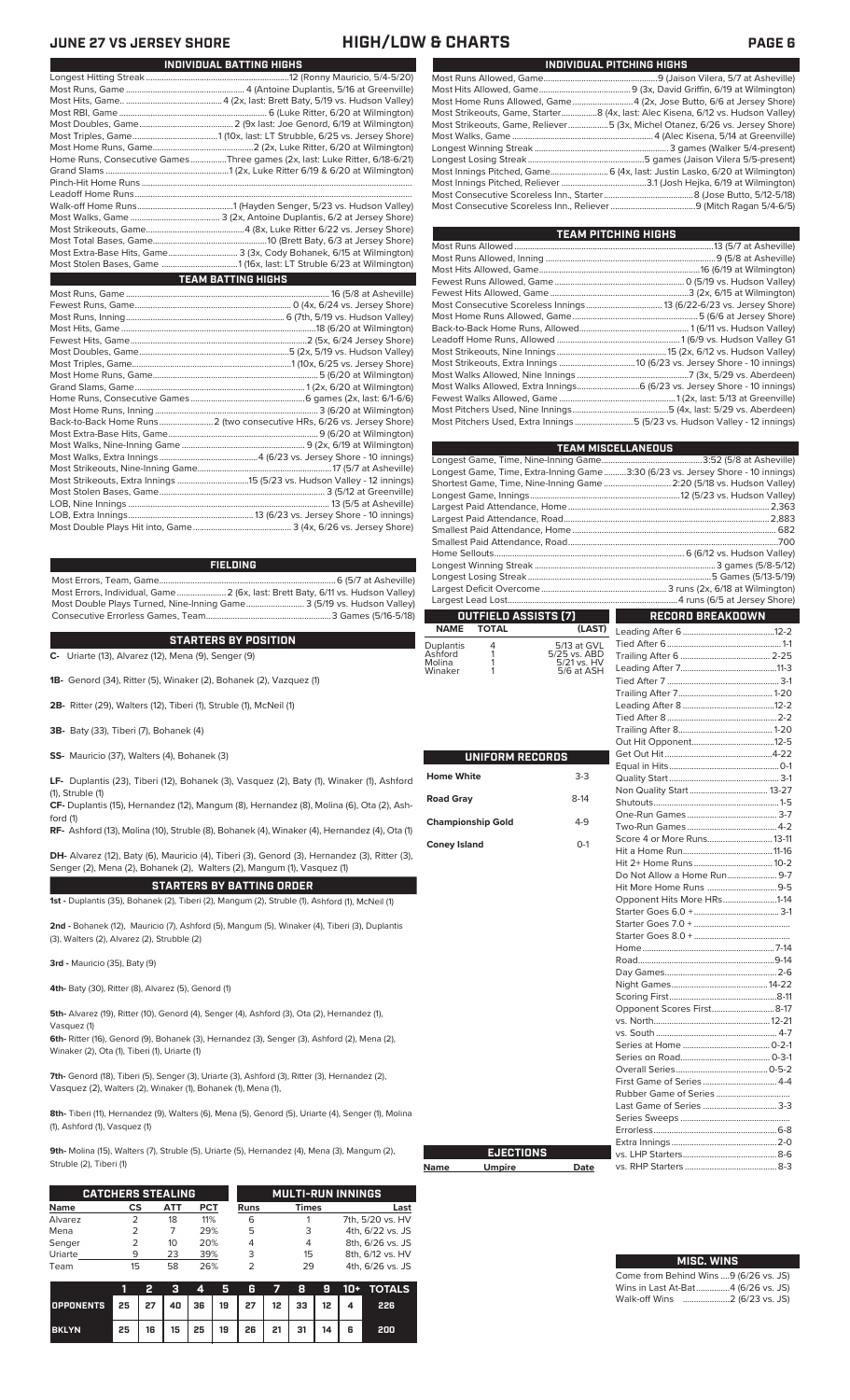## **JUNE 27 VS JERSEY SHORE GAME BY GAME RESULTS PAGE 7**

|  | <b>PAGE7</b> |
|--|--------------|
|  |              |

|             |                |                        |                |           |           |                   |         | <b>GAME-BY-GAME RESULTS</b>                                             |                               |                         |             |                   |
|-------------|----------------|------------------------|----------------|-----------|-----------|-------------------|---------|-------------------------------------------------------------------------|-------------------------------|-------------------------|-------------|-------------------|
| <b>DATE</b> | GM#            | OPPONENT               | W-L/TIME SCORE |           | RECORD    | POSITION          | GA/GB   | <b>WINNING PITCHER</b>                                                  | <b>LOSING PITCHER</b>         | <b>SAVE</b>             | <b>TIME</b> | <b>ATTENDANCE</b> |
| 5/4         | $\mathbf{1}$   | at Asheville           | W              | $8 - 2$   | $1 - 0$   | T <sub>1st</sub>  | $+1$    | Josh Walker (1-0)                                                       | Blair Henley (0-1)            |                         | 3:16        | 1,200             |
| 5/5         | $\overline{2}$ | at Asheville           | L              | $6-1$     | $1 - 1$   | T <sub>2</sub> nd | $-1$    | Chandler Casey (1-0)                                                    | Jose Butto (1-0)              |                         | 3:26        | 1,200             |
| 5/6         | 3              | at Asheville           | L              | $11 - 4$  | $1 - 2$   | T3rd              | $-2$    | Matt Ruppenthal (1-0)                                                   | Oscar Rojas (0-1)             |                         | 3:10        | 1,200             |
| 5/7         | 4              | at Asheville           | L              | $13 - 7$  | $1 - 3$   | T3rd              | $-3$    | R.J. Freure (1-0)                                                       | Jaison Vilera (0-1)           |                         | 3:44        | 1,200             |
| 5/8         | 5              | at Asheville           | W              | $16-12$   | $2 - 3$   | T3rd              | $-3$    | Alec Kisena (1-0)                                                       | Juan Pablo Lopez (1-0)        |                         | 3:52        | 1,200             |
| 5/9         |                | at Asheville           |                |           |           |                   |         | Cancelled due to non-COVID-related illness                              |                               |                         |             |                   |
| 5/10        |                | OFF DAY                |                |           |           |                   |         |                                                                         |                               |                         |             |                   |
| 5/11        | 6              | at Greenville          | W              | $6-1$     | $3 - 3$   | 2nd               | $-2.5$  | Josh Walker (2-0)                                                       | Jay Groome (0-2)              |                         | 3:00        | 1,995             |
| 5/12        | $\overline{7}$ | at Greenville          | W              | $3 - 2$   | $4 - 3$   | 2 <sub>nd</sub>   | $-1.5$  | Brian Metoyer (1-0)                                                     | Yusniel Padron-Artilles (0-2) | Mitch Ragan (1)         | 3:14        | 1,819             |
| 5/13        | 8              | at Greenville          | L              | $8 - 2$   | $4 - 4$   | 2 <sub>nd</sub>   | $-2.5$  | Chris Murphy (1-1)                                                      | Oscar Rojas (0-2)             |                         | 3:21        | 2,485             |
| 5/14        | 9              | at Greenville          | L              | $5-1$     | $4 - 5$   | 4th               | $-2.5$  | Brayan Bello (2-0)                                                      | Alec Kisena (1-1)             |                         | 2:54        | 2,732             |
| 5/15        | 10             | at Greenville          | L              | $8 - 4$   | $4-6$     | 4th               | $-3.5$  | Yorvin Pantoja (1-0)                                                    | Brian Metoyer (1-1)           |                         | 2:52        | 2,883             |
| 5/16        | 11             | at Greenville          | L              | $10-9$    | $4 - 7$   | 4th               | $-3.5$  | Jake Wallace (1-0)                                                      | Eric Orze (0-1)               |                         | 3:09        | 2,818             |
| 5/17        |                | OFF DAY                |                |           |           |                   |         |                                                                         |                               |                         |             |                   |
| 5/18        | 12             | <b>Hudson Valley</b>   | г              | $4-3$     | $4 - 8$   | 5th               | $-4.5$  | Zach Greene (1-1)                                                       | <b>Andrew Edwards (0-1)</b>   |                         | 2:29        | 1,315             |
| 5/19        | 13             | <b>Hudson Valley</b>   | W              | $14-0$    | $5-8$     | 5th               | $-3.5$  | Allan Winans (1-0)                                                      | Jhony Brito (0-1)             |                         | 3:01        | 810               |
| 5/20        | 14             | <b>Hudson Valley</b>   | г              | $6-1$     | $5-9$     | 5th               | $-3.5$  | Luis Medina (2-0)                                                       | Jaison Vilera (0-2)           |                         | 2:42        | 682               |
| 5/21        | 15             | <b>Hudson Valley</b>   | W              | $4-1$     | $6-9$     | 5th               | $-3.5$  | Josh Walker (3-0)                                                       | Josh Maciejewski (2-1)        | Eric Orze (1)           | 2:33        | 998               |
| 5/22        | 16             | <b>Hudson Valley</b>   | г              | $5-3$     | $6-10$    | 5th               | $-4.5$  | Ken Waldichuk (1-0)                                                     | Cam Opp (0-1)                 |                         | 3:14        | 1,624             |
| 5/23        | 17             | <b>Hudson Valley</b>   | W              | $6-5(12)$ | $7-10$    | 5th               | $-3.5$  |                                                                         | Zach Greene (1-2)             |                         | 3:24        | 1,261             |
| 5/24        |                | OFF DAY                |                |           |           |                   |         | Josh Hejka (1-0)                                                        |                               |                         |             |                   |
|             |                | Aberdeen               |                |           |           |                   |         |                                                                         |                               |                         |             |                   |
| 5/25        | 18             |                        | г              | $8-1$     | $7 - 11$  | 5th               | $-4.5$  | Drew Rom (2-0)                                                          | Oscar Rojas (0-3)             |                         | 2:52        | 861               |
| 5/26        | 19             | Aberdeen               |                |           |           |                   |         | 5/26 game postponed due to rain, makeup scheduled for doubleheader 5/27 |                               |                         |             |                   |
| 5/27        | 19             | Aberdeen               | г              | $6-2(7)$  | $7-12$    | 5th               | $-5.5$  | Grayson Rodriguez (3-0)                                                 | Jaison Vilera (0-3)           |                         | 2:14        |                   |
|             | 20             | Aberdeen               | г              | $10-1(7)$ | $7-13$    | 5th               | $-6.5$  | Morgan McSweeney (2-0)                                                  | Cam Opp (0-2)                 |                         | 2:37        | 926               |
| 5/28        | 21             | Aberdeen               |                |           |           |                   |         | 5/28 game postponed due to rain, makeup scheduled for doubleheader 8/25 |                               |                         |             |                   |
| 5/29        | 21             | Aberdeen               | L              | 4-1       | $7-14$    | 5th               | $-7.5$  | <b>Garrett Stallings (3-1)</b>                                          | Alec Kisena (1-2)             | Connor Gillispie (1)    | 2:52        | 1,509             |
| 5/30        | 22             | Aberdeen               |                |           |           |                   |         | 5/30 game posted to a later date to be determined                       |                               |                         |             |                   |
| 5/31        |                | OFF DAY                |                |           |           |                   |         |                                                                         |                               |                         |             |                   |
|             |                |                        |                |           |           |                   |         | MAY [7-14]                                                              |                               |                         |             |                   |
| 6/1         | 22             | at Jersey Shore        | W              | $11 - 5$  | $8-14$    | T4th              | $-7.5$  | Jose Butto (1-1)                                                        | Josh Hendrickson (0-1)        |                         | 3:03        | 2,077             |
| 6/2         | 23             | at Jersey Shore        | L              | $4-1$     | $8 - 15$  | 5th               | $-8.5$  | Carlo Reyes (1-0)                                                       | Justin Lasko (0-1)            | Blake Brown (1)         | 2:44        | 1,591             |
| 6/3         | 24             | at Jersey Shore        | W              | $6 - 4$   | $9-15$    | 4th               | $-8.5$  | Bryce Montes de Oca (1-0)                                               | Jack Perkins (0-1)            | Brian Metoyer (1)       | 3:15        | 1,473             |
| 6/4         | 25             | at Jersey Shore        | L              | $5-4(7)$  | $9-16$    | 5th               | $-9.0$  | Aneurys Zabala (2-2)                                                    | Allan Winans (1-1)            |                         | 2:12        | 2,399             |
| 6/5         | 26             | at Jersey Shore        | L              | $5 - 4$   | $9-17$    | 5th               | $-9.0$  | Mike Adams (1-1)                                                        | Mitch Ragan (0-1)             |                         | 2:36        | 2,122             |
| 6/6         | 27             | at Jersey Shore        | L              | $11-6$    | $9-18$    | 5th               | $-9.5$  | Nick Lackney (1-0)                                                      | Jose Butto (1-2)              |                         | 3:31        | 2,041             |
| 6/7         |                | OFF DAY                |                |           |           |                   |         |                                                                         |                               |                         |             |                   |
| 6/9         | 28             | <b>Hudson Valley</b>   | L              | $3-2(7)$  | $9-19$    | 5th               | $-10.5$ | Tanner Myatt (1-0)                                                      | Justin Lasko (0-2)            | Justin Wilson (1)       | 2:22        |                   |
|             | 29             | <b>Hudson Valley</b>   | W              | $5-3(7)$  | $10-19$   | 5th               | -9.5    | Eric Orze (1-1)                                                         | Luis Medina (2-1)             | Bryce Montes de Oca (1) | 2:02        | 1,211             |
| 6/10        | 30             | <b>Hudson Valley</b>   | L              | $1-0$     | 10-20     | 5th               | -9.5    | <b>Barrett Loseke (2-1)</b>                                             | Cam Opp (0-3)                 | Zach Greene (1)         | 2:37        | 1,396             |
| 6/11        | 31             | <b>Hudson Valley</b>   | г              | 8-0       | $10 - 21$ | 5th               | -9.5    | Ken Waldichuk (2-0)                                                     | Jaison Vilera (0-4)           |                         | 3:06        | 1,597             |
| 6/12        | 32             | <b>Hudson Valley</b>   | L              | $5-4$     | 10-22     | 5th               | -9.5    | <b>Nelson Alvarez (2-0)</b>                                             | Bryce Montes de Oca (1-1)     | Justin Wilson (2)       | 3:22        | 2,194             |
| 6/13        | 33             | <b>Hudson Valley</b>   | L              | 5-0       | $10 - 23$ | 5th               | -9.5    | Hayden Wesneski (1-1)                                                   | Allan Winans (1-2)            |                         | 2:50        | 1,749             |
| 6/14        |                | OFF DAY                |                |           |           |                   |         |                                                                         |                               |                         |             |                   |
| 6/15        | 34             | at Wilmington          | W              | $3-1$     | $11 - 23$ | 5th               | $-8.5$  | Brian Metoyer (2-1)                                                     | Zach Brzykcy (2-1)            | Andrew Edwards (1)      | 2:21        | 1,188             |
| 6/16        | 35             | at Wilmington          | L              | $5 - 2$   | $11 - 24$ | 5th               | $-9.5$  | Amos Willingham (1-0)                                                   | Eric Orze (1-2)               | Reid Schaller (3)       | 2:51        | 700               |
| 6/17        | 36             | at Wilmington          | L              | $8-4$     | $11 - 25$ | 5th               | $-10.5$ | Joan Adon (3-1)                                                         | Alec Kisena (1-3)             |                         | 2:54        | 1,009             |
| 6/18        | 37             | at Wilmington          | W              | $7-5$     | $12 - 25$ | 5th               | $-10$   | Mitch Ragan (1-1)                                                       | Reid Schaller (1-1)           |                         | 2:52        | 2,565             |
| 6/19        | 38             | at Wilmington          | L              | $9 - 8$   | 12-26     | 5th               | $-11$   | Christian Vann (2-0)                                                    | Andrew Edwards (0-2)          |                         | 3:26        | 1,899             |
| 6/20        | 39             | at Wilmington          | W              | $13-1$    | 13-26     | 5th               | $-11$   | Justin Lasko (1-2)                                                      | Alfonso Hernanndez (0-1)      |                         | 2:44        | 2,722             |
| 6/21        |                | OFF DAY                |                |           |           |                   |         |                                                                         |                               |                         |             |                   |
| 6/22        | 40             | Jersey Shore           | L              | $7-5$     | $13 - 27$ | 5th               | $-12$   | Manuel Silva (1-0)                                                      | Jaison Vilera (0-5)           | Aneurys Zabala (3)      | 3:01        | 2,307             |
| 6/23        | 41             | Jersey Shore           | W              | 3-2 (10)  | $14 - 27$ | 5th               | $-12$   | Mitch Ragan (2-1)                                                       | Andrew Brown (2-2)            |                         | 3:30        | 1,595             |
| 6/24        | 42             | Jersey Shore           | L              | $3 - 0$   | 14-28     | 5th               | $-13$   | Kevin Gowdy (2-3)                                                       | Jose Butto (1-3)              | Blake Brown (2)         | 2:52        | 1,906             |
| 6/25        | 43             | Jersey Shore           | W              | $7 - 2$   | 15-28     | 5th               | $-13$   | Cam Opp (1-3)                                                           | Jonathan Hughes (2-3)         |                         | 2:44        | 2,194             |
| 6/26        | 44             | Jersey Shore           | W              | $8 - 5$   | 16-28     | 5th               | $-13$   | Michel Otanez (1-0)                                                     | Mark Potter (0-2)             |                         | 3:13        | 2,363             |
| 6/27        | 45             | <b>Jersey Shore</b>    | 4:00 p.m.      |           |           |                   |         |                                                                         |                               |                         |             |                   |
| 6/28        |                | OFF DAY                |                |           |           |                   |         |                                                                         |                               |                         |             |                   |
| 6/29        | 46             | at Aberdeen            | 7:05 p.m.      |           |           |                   |         |                                                                         |                               |                         |             |                   |
| 6/30        | 47             | at Aberdeen            | 7:05 p.m.      |           |           |                   |         |                                                                         |                               |                         |             |                   |
|             |                |                        |                |           |           |                   |         | <b>JUNE [9-14]</b>                                                      |                               |                         |             |                   |
| 7/1         | 48             | at Aberdeen            | 7:05 p.m.      |           |           |                   |         |                                                                         |                               |                         |             |                   |
| 7/2         | 49             | at Aberdeen            | 7:05 p.m.      |           |           |                   |         |                                                                         |                               |                         |             |                   |
|             | 50             | at Aberdeen            | 6:05 pm.       |           |           |                   |         |                                                                         |                               |                         |             |                   |
| 7/3         |                |                        |                |           |           |                   |         |                                                                         |                               |                         |             |                   |
| 7/4         | 51             | at Aberdeen<br>OFF DAY | 2:05 p.m.      |           |           |                   |         |                                                                         |                               |                         |             |                   |
| 7/5<br>7/6  | 52             |                        | 7:05 p.m.      |           |           |                   |         |                                                                         |                               |                         |             |                   |
|             |                | at Hudson Valley       |                |           |           |                   |         |                                                                         |                               |                         |             |                   |
| 7/7         | 53             | at Hudson Valley       | 7:05 p.m.      |           |           |                   |         |                                                                         |                               |                         |             |                   |
| 7/8         | 54             | at Hudson Valley       | 7:05 p.m.      |           |           |                   |         |                                                                         |                               |                         |             |                   |
| 7/9         | 55             | at Hudson Valley       | 7:05 p.m.      |           |           |                   |         |                                                                         |                               |                         |             |                   |
| 7/10        | 56             | at Hudson Valley       | 6:05 p.m.      |           |           |                   |         |                                                                         |                               |                         |             |                   |
| 7/11        | 57             | at Hudson Valley       | 4:35 p.m.      |           |           |                   |         |                                                                         |                               |                         |             |                   |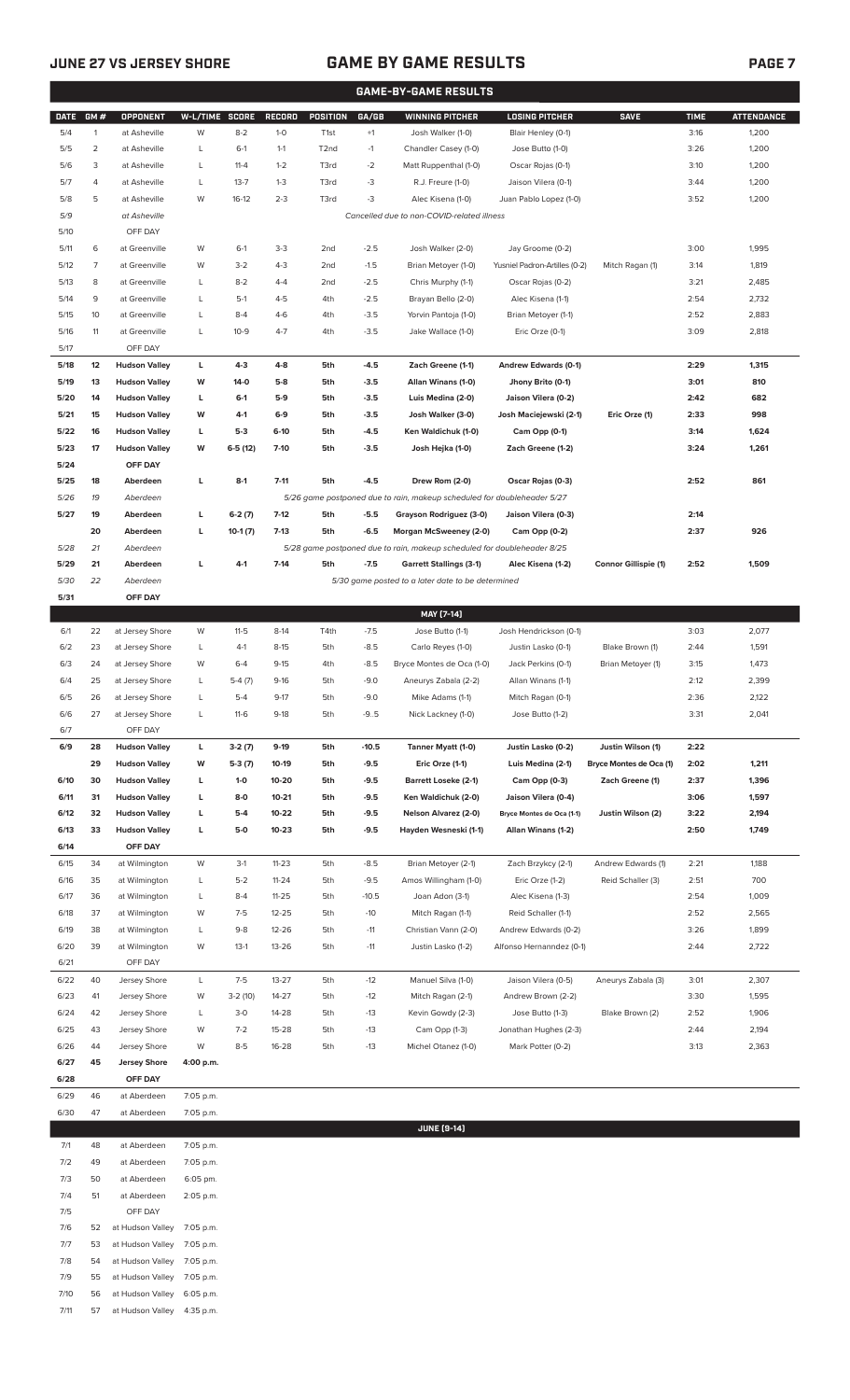## **JUNE 27 VS JERSEY SHORE GAME-BY-GAME PAGE 8**

| DATE GM # |     | OPPONENT             | W-L/TIME SCORE | GA/GB<br>RECORD<br>POSITION | <b>WINNING PITCHER</b> | <b>LOSING PITCHER</b> | <b>SAVE</b> | <b>TIME</b> | <b>ATTENDANCE</b> |
|-----------|-----|----------------------|----------------|-----------------------------|------------------------|-----------------------|-------------|-------------|-------------------|
| 7/12      |     | OFF DAY              |                |                             |                        |                       |             |             |                   |
| 7/13      | 59  | <b>Jersey Shore</b>  | 6:30 p.m.      |                             |                        |                       |             |             |                   |
| 7/14      | 60  | <b>Jersey Shore</b>  | 6:30 p.m.      |                             |                        |                       |             |             |                   |
| 7/15      | 61  | <b>Jersey Shore</b>  | 6:30 p.m.      |                             |                        |                       |             |             |                   |
| 7/16      | 62  | <b>Jersey Shore</b>  | 7:00 p.m.      |                             |                        |                       |             |             |                   |
| 7/17      | 63  | <b>Jersey Shore</b>  | 6:00 p.m.      |                             |                        |                       |             |             |                   |
| 7/18      | 64  |                      |                |                             |                        |                       |             |             |                   |
|           |     | <b>Jersey Shore</b>  | 4:00 p.m.      |                             |                        |                       |             |             |                   |
| 7/19      |     | OFF DAY              |                |                             |                        |                       |             |             |                   |
| 7/20      | 65  | Wilmington           | 6:30 p.m.      |                             |                        |                       |             |             |                   |
| 7/21      | 66  | Wilmington           | 6:30 p.m.      |                             |                        |                       |             |             |                   |
| 7/22      | 67  | Wilmington           | 6:30 p.m.      |                             |                        |                       |             |             |                   |
| 7/23      | 68  | Wilmington           | 7:00 p.m.      |                             |                        |                       |             |             |                   |
| 7/24      | 69  | Wilmington           | 6:00 p.m.      |                             |                        |                       |             |             |                   |
| 7/25      | 70  | Wilmington           | 4:00 p.m.      |                             |                        |                       |             |             |                   |
| 7/26      |     | OFF DAY              |                |                             |                        |                       |             |             |                   |
| 7/27      | 71  |                      |                |                             |                        |                       |             |             |                   |
|           |     | at Jersey Shore      | 7:05 p.m.      |                             |                        |                       |             |             |                   |
| 7/28      | 72  | at Jersey Shore      | 7:05 p.m.      |                             |                        |                       |             |             |                   |
| 7/29      | 73  | at Jersey Shore      | 7:05 p.m.      |                             |                        |                       |             |             |                   |
| 7/30      | 74  | at Jersey Shore      | 7:05 p.m.      |                             |                        |                       |             |             |                   |
| 7/31      | 75  | at Jersey Shore      | 7:05 p.m.      |                             |                        |                       |             |             |                   |
|           |     |                      |                |                             | JULY (0-0)             |                       |             |             |                   |
| 8/1       | 76  | at Jersey Shore      | 1:05 p.m.      |                             |                        |                       |             |             |                   |
| 8/2       |     | OFF DAY              |                |                             |                        |                       |             |             |                   |
| 8/3       | 77  | <b>Hudson Valley</b> | 6:30 p.m.      |                             |                        |                       |             |             |                   |
| 8/4       | 78  | <b>Hudson Valley</b> | 6:30 p.m.      |                             |                        |                       |             |             |                   |
| 8/5       | 79  | <b>Hudson Valley</b> | 6:30 p.m.      |                             |                        |                       |             |             |                   |
|           |     |                      |                |                             |                        |                       |             |             |                   |
| 8/6       | 80  | <b>Hudson Valley</b> | 7:00 p.m.      |                             |                        |                       |             |             |                   |
| 8/7       | 81  | <b>Hudson Valley</b> | 6:00 p.m.      |                             |                        |                       |             |             |                   |
| 8/8       | 82  | <b>Hudson Valley</b> | 4:00 p.m.      |                             |                        |                       |             |             |                   |
| 8/9       |     | OFF DAY              |                |                             |                        |                       |             |             |                   |
| 8/10      | 83  | at Wilmington        | 7:05 p.m.      |                             |                        |                       |             |             |                   |
| 8/11      | 84  | at Wilmington        | 7:05 p.m.      |                             |                        |                       |             |             |                   |
| 8/12      | 85  | at Wilmington        | 7:05 p.m.      |                             |                        |                       |             |             |                   |
| 8/13      | 86  | at Wilmington        | 7:05 p.m.      |                             |                        |                       |             |             |                   |
| 8/14      | 87  | at Wilmington        | 6:05 p.m.      |                             |                        |                       |             |             |                   |
|           |     |                      |                |                             |                        |                       |             |             |                   |
| 8/15      | 88  | at Wilmington        | 1:05 p.m.      |                             |                        |                       |             |             |                   |
| 8/16      |     | OFF DAY              |                |                             |                        |                       |             |             |                   |
| 8/17      | 89  | at Hudson Valley     | 7:05 p.m.      |                             |                        |                       |             |             |                   |
| 8/18      | 90  | at Hudson Valley     | 7:05 p.m.      |                             |                        |                       |             |             |                   |
| 8/19      | 91  | at Hudson Valley     | 7:05 p.m.      |                             |                        |                       |             |             |                   |
| 8/20      | 92  | at Hudson Valley     | 7:05 p.m.      |                             |                        |                       |             |             |                   |
| 8/21      | 93  | at Hudson Valley     | 6:05 p.m.      |                             |                        |                       |             |             |                   |
| 8/22      | 94  | at Hudson Valley     | 4:35 p.m.      |                             |                        |                       |             |             |                   |
| 8/23      |     | OFF DAY              |                |                             |                        |                       |             |             |                   |
| 8/24      | 95  | Aberdeen             | 6:30 p.m.      |                             |                        |                       |             |             |                   |
| 8/25      | 96  | Aberdeen             | 5:00 p.m.      |                             |                        |                       |             |             |                   |
|           |     |                      |                |                             |                        |                       |             |             |                   |
|           | 97  | Aberdeen             | DH             |                             |                        |                       |             |             |                   |
| 8/26      | 98  | Aberdeen             | 6:30 p.m.      |                             |                        |                       |             |             |                   |
| 8/27      | 99  | Aberdeen             | 7:00 p.m.      |                             |                        |                       |             |             |                   |
| 8/28      | 100 | Aberdeen             | 6:00 p.m.      |                             |                        |                       |             |             |                   |
| 8/29      | 101 | Aberdeen             | 4:00 p.m.      |                             |                        |                       |             |             |                   |
| 8/30      |     | OFF DAY              |                |                             |                        |                       |             |             |                   |
| 8/31      | 102 | Wilmington           | 6:30 p.m.      |                             |                        |                       |             |             |                   |
|           |     |                      |                |                             | AUGUST (0-0)           |                       |             |             |                   |
| 9/1       | 103 | Wilmington           | 6:30 p.m.      |                             |                        |                       |             |             |                   |
| 9/2       | 104 | Wilmington           | 6:30 p.m.      |                             |                        |                       |             |             |                   |
| 9/3       | 105 | Wilmington           | 7:00 p.m.      |                             |                        |                       |             |             |                   |
|           |     |                      |                |                             |                        |                       |             |             |                   |
| 9/4       | 106 | Wilmington           | 6:00 p.m.      |                             |                        |                       |             |             |                   |
| 9/5       | 107 | Wilmington           | 4:00 p.m.      |                             |                        |                       |             |             |                   |
| 9/6       |     | OFF DAY              |                |                             |                        |                       |             |             |                   |
| 9/7       | 108 | at Hudson Valley     | 7:05 p.m.      |                             |                        |                       |             |             |                   |
| 9/8       | 109 | at Hudson Valley     | 7:05 p.m.      |                             |                        |                       |             |             |                   |
| 9/9       | 110 | at Hudson Valley     | 7:05 p.m.      |                             |                        |                       |             |             |                   |
| 9/10      | 111 | at Hudson Valley     | 7:05 p.m.      |                             |                        |                       |             |             |                   |
| 9/11      | 112 | at Hudson Valley     | 6:05 p.m.      |                             |                        |                       |             |             |                   |
| 9/12      | 113 | at Hudson Valley     | 4:35 p.m.      |                             |                        |                       |             |             |                   |
| 9/13      |     | OFF DAY              |                |                             |                        |                       |             |             |                   |
|           |     |                      |                |                             |                        |                       |             |             |                   |
| 9/14      | 114 | <b>Jersey Shore</b>  | 6:30 p.m.      |                             |                        |                       |             |             |                   |
| 9/15      | 115 | <b>Jersey Shore</b>  | 6:30 p.m.      |                             |                        |                       |             |             |                   |
| 9/16      | 116 | <b>Jersey Shore</b>  | 6:30 p.m.      |                             |                        |                       |             |             |                   |
| 9/17      | 117 | <b>Jersey Shore</b>  | 7:00 p.m.      |                             |                        |                       |             |             |                   |
| 9/18      | 118 | <b>Jersey Shore</b>  | 4:00 p.m.      |                             |                        |                       |             |             |                   |
| 9/19      | 119 | <b>Jersey Shore</b>  | 1:00 p.m.      |                             |                        |                       |             |             |                   |
|           |     |                      |                |                             | SEPTEMBER [0-0]        |                       |             |             |                   |